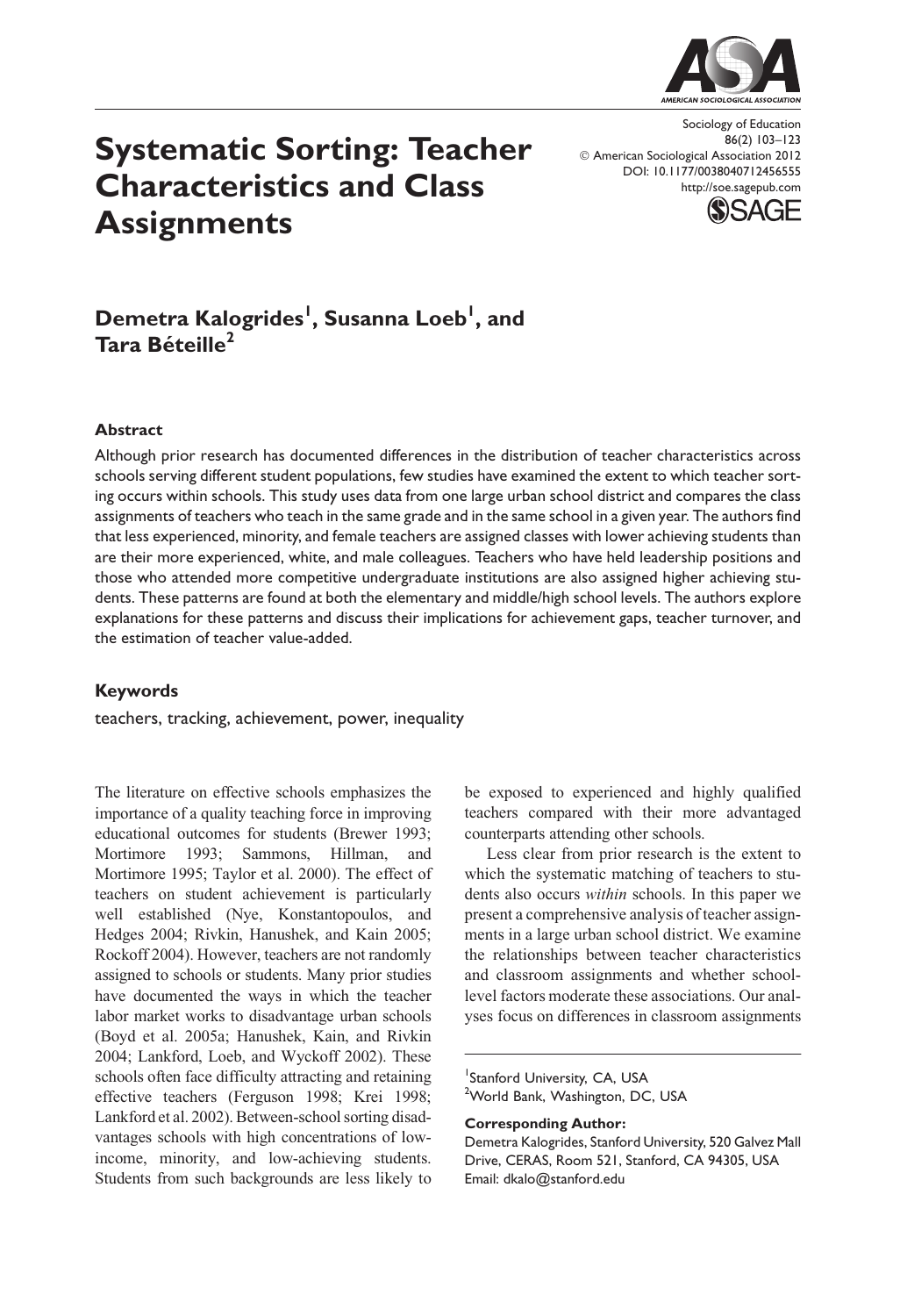among teachers who teach the same grade in the same school in a given year. We find that minority teachers and female teachers are assigned lower achieving students than are their white and male colleagues at their school. Most of these differences are driven by the propensity to assign minority and poor students to minority teachers and by the fact that female teachers are more likely than male teachers to teach special education students. Years of teaching experience, particularly years of experience at a teacher's current school, also is positively related to the average prior achievement of students in a teacher's class—both within schools and within teachers, and teachers who have held leadership positions or who attended more selective undergraduate institutions are assigned higher achieving students than are their colleagues.

We see a range of possible reasons for class assignment patterns. School leaders, parents, students, and teachers all have stakes in the decisions that lead to these patterns. School leaders may want to serve the most in-need students best, or they may aim to keep their best teachers. The latter aim may benefit the school's students, or it may hurt them if that group of teachers is small and only serves a targeted group of students. Teachers clearly have preferences over whom and what they teach, as parents and students have preferences over who teaches.

The patterns of assignment we document are likely to have a number of implications. First, the assignment of less experienced teachers to lower achieving students may increase teacher turnover. Prior research suggests that new teachers are more likely to leave their school when they are assigned lower achieving students with more discipline problems, whereas the same is not true for more experienced teachers (Donaldson and Johnson 2010; Feng 2010). Second, the assignment of less experienced teachers to lower achieving students is likely to exacerbate within-school achievement gaps given that new teachers, on average, are less effective in raising student achievement than are their more experienced counterparts (Clotfelter, Ladd, and Vigdor 2006; Murnane and Phillips 1981; Nye et al. 2004; Rockoff 2004). Third, within-school sorting may undermine policy interventions aimed at reducing the uneven distribution of highly qualified and experienced teachers across schools. Some policies, for example, may offer financial incentives for teachers to enter or stay in harder to staff schools (Hough and Loeb 2009). Such policies will not be as effective as intended if the most experienced or effective teachers in these schools are

assigned to the relatively least disadvantaged or highest achieving students. Within-school sorting may prevent the most effective teachers from being matched to students who need them most even if the sorting of teachers between schools is minimized. Finally, our findings may have implications for the estimation of teacher value-added. Nonrandom assignment of students to teachers may bias valueadded estimates of teacher effects on student achievement if these differences are not controlled for (Rothstein 2009, 2010). Typical value-added methods assume that the processes by which students are assigned to teachers is ignorable (i.e., that assignments are as if random, conditional on observables). The results presented here suggest that assignments depend upon a host of factors, not simply prior achievement.

### BACKGROUND

### Prior Research on Teacher Sorting

Many studies find that teachers demonstrate preferences for teaching in schools with easier to serve student populations. When given the opportunity, more qualified and experienced teachers tend to choose schools with higher achieving students, fewer minority students, higher income students, and schools that are safer and experience fewer disciplinary problems (Boyd et al. 2005b; Clotfelter et al. 2006; Hanushek et al. 2004; Horng 2009; Jackson 2009; Lankford et al. 2002; Scafidi, Sjoquist, and Stinebrickner 2008; Smith and Ingersoll 2004). Schools with harder to serve student bodies also often face high teacher turnover (Allensworth, Ponisciak, and Mazzeo 2009; Boyd et al. 2009; Ingersoll 2001).

In contrast to the literature that describes how teachers sort between schools, there is comparatively little research on the extent to which teacher sorting also occurs within schools. A large body of research does address the sorting of students within schools, much of which focuses on tracking and ability grouping. This research provides clear evidence that students are sorted to different types of peers (i.e., based on academic ability or race) and curricula within schools, especially at the middle and high school levels (Conger 2005; Gamoran 1987; Oakes 1985). The practice of ability grouping creates considerable variation in the average achievement levels of classrooms within schools (Gamoran 1993; National Education Association 1990) and contributes to racial or socioeconomic segregation within schools since minority and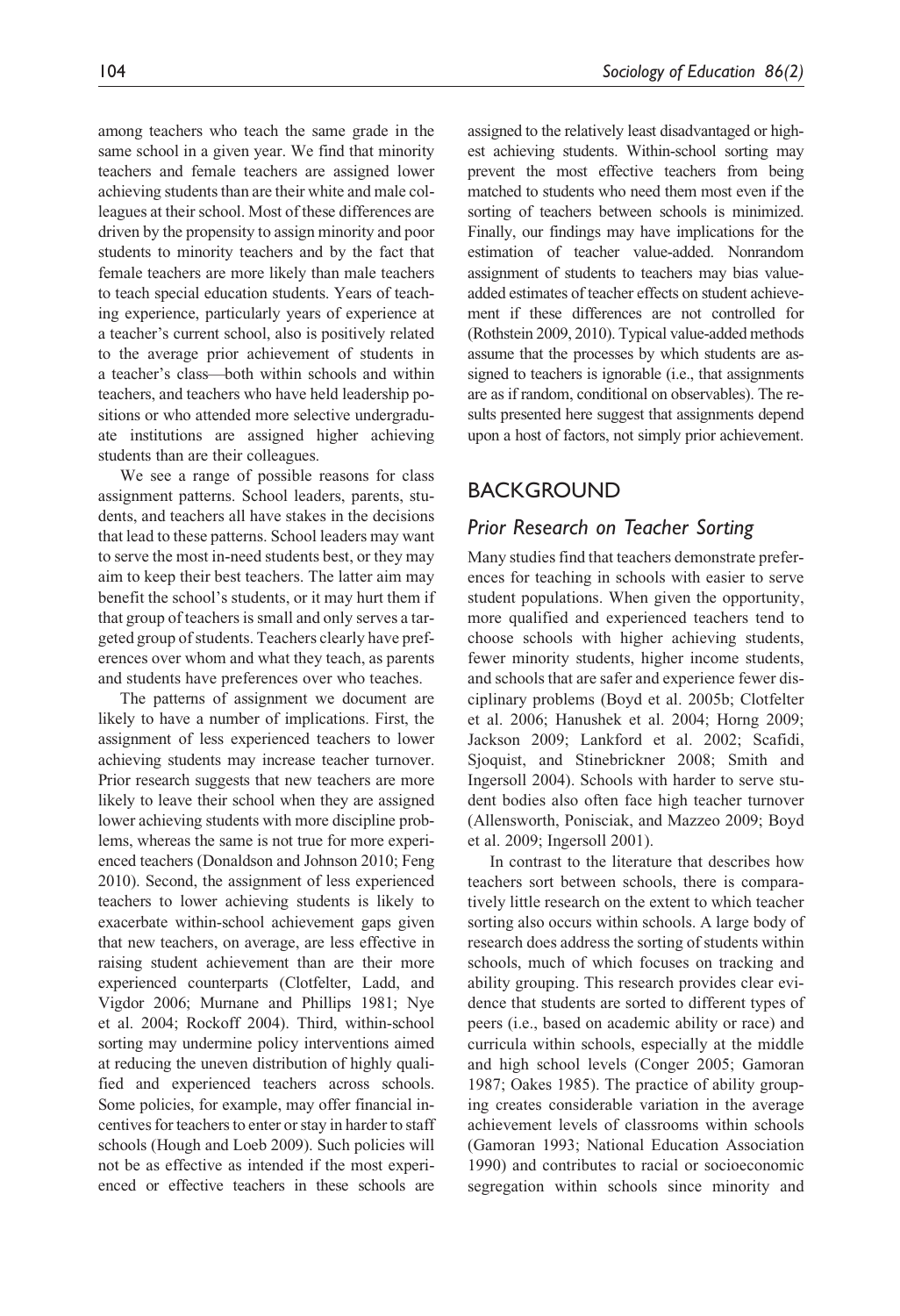low-income students tend to have lower achievement (Gamoran 1987; Lucas and Berends 2002; Oakes 1985; Oakes and Guiton 1995). This body of research suggests that there are potentially large differences in student characteristics across classrooms within schools; however, less clear is the extent to which there is systematic sorting of teachers with different characteristics to courses that serve students of different abilities. The extent to which teacher and student sorting also occurs at the elementary school level (where tracking and ability grouping are less common) also remains unclear.

A few large-scale studies have investigated whether teacher characteristics are associated with the characteristics of students they are assigned. A study of seventh-grade students in North Carolina in 2000 found that black students are disproportionally assigned to novice teachers as the result of both within- and between-school sorting (Clotfelter, Ladd, and Vigdor 2005). A recent study of schools in Florida found that novice teachers are assigned more disadvantaged students than their colleagues, including more minority and low-income students as well as those with behavioral problems (Feng 2010). A study of high school teachers in an urban school district in 2000 found that teachers who are new to a school are disproportionately assigned more ninth-grade students than are their more experienced colleagues (Neild and Farley-Ripple 2008). Finally, Kelly (2004) uses nationally representative data and finds that teachers with more seniority and experience are more likely to teach higher level courses at the high school level. However, he is only able to examine courses taught and not the characteristics of students in those courses. Some qualitative studies have found that better or more experienced teachers are often assigned to high-track classes in high schools, although these studies are somewhat dated (Finley 1984; Oakes 1985). We build on these studies by examining a wider range of teacher and student characteristics, a wider range of grades and years, and variation in the assignment process across schools with different characteristics.

# Factors Contributing to the Assignment Process

The preferences of parents, teachers, and school leadership are all likely to influence the assignment of students to teachers within schools. The allocation of teachers to students is likely to result from a complex process whereby principals and other school leaders attempt to balance short- and longterm goals while responding to pressures to meet the preferences of teachers, students, and parents.

Parents are one group that may influence the assignment process. In particular, middle and upper socioeconomic status parents may try to intervene in the class assignment process to ensure that their child is taught by a teacher whom they believe to be the most desirable (Lareau 1987, 2000). Our own analysis of the Education Longitudinal Study<sup>1</sup> shows large differences by parental education in the proportion of the parents of 10th graders who report having contacted their child's school about course selection (13 percent of parents with less than a high school degree reported contacting their child's school about course selection compared with 33 percent of parents with a college degree or more). Although many principals report resisting such efforts on the part of parents, there is some evidence that parents are often successful in influencing to which teachers their students are assigned (Clotfelter et al. 2008; Monk 1987). The extent of parental influence is likely to be small relative to the influence of teachers, however. For example, in one national study of principals in public secondary schools, 70 percent of principals reported that parents have no influence on teacher assignments, 25 percent reported that parents have a small influence, and only 5 percent reported that parents have a moderate or large influence (Carey and Farris 1994). In contrast, 60 percent of principals in this study said that teachers influence assignments to a moderate or large extent.

Teacher preferences also influence the assignment process. Teachers typically value specific course assignments relative to others, in terms of subject, grade, and average student ability level of the students they enroll (Donaldson and Johnson 2010; Finley 1984; Neild and Farley-Ripple 2008). Teachers who transfer schools often cite challenging assignments or feelings of inadequacy over assignments that do not match their skill set as key reasons for moving (Donaldson and Johnson 2010; Ingersoll 2004; Marvel et al. 2007). Within schools, teachers in more powerful positions—that is, those with more experience or those who hold teacher-leader positions—may be better positioned to obtain their desired teaching assignments. In an ethnographic study of tracking in a high school, Finley (1984) found that more senior teachers closely guarded the most desirable courses such as advanced placement or electives, which tend to enroll higher achieving students (Finley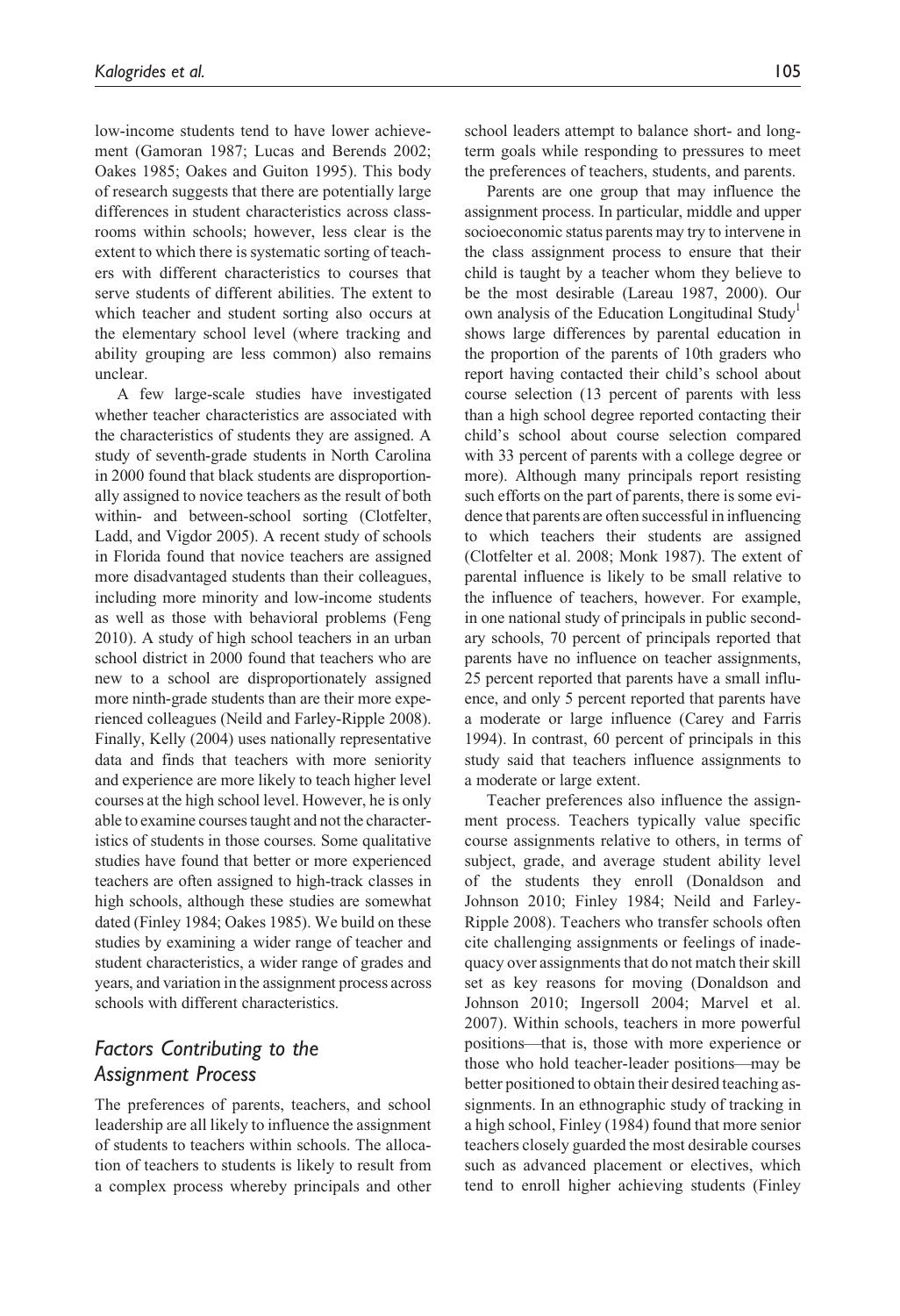1984). New teachers in Finley's (1984) study continued to receive challenging schedules until they asserted themselves and made friends in the department. Administrators justified assigning new teachers to lower-track classes by arguing that they needed time to improve their teaching skills before being qualified to teach the advanced courses effectively.

Preferences for teaching different types of students are likely to vary across teachers within schools. For example, minority teachers may have a stronger preference for working with minority students compared with white teachers. Studies of teacher turnover have found that teachers are more likely to leave when they are employed at a school with more minority or low-income students (Boyd et al. 2005a). However, these higher turnover rates in schools serving more disadvantaged students are stronger for white teachers (Mueller et al. 1999; Strunk and Robinson 2006). Minority teachers' preferences for working with minority students could be driven by a desire to give back to the community by working with students like themselves or by a preference for shared cultural background with their students. Some studies have found that minority students learn more when they have a same race teacher (Dee 2005) and that teachers tend to rate their students' behavior more favorably when they share the same race (Downey and Pribesh 2004). Given these findings, principals may view teacher– student race matching as a potential way of boosting average achievement at their school.

Principal or organizational preferences are also likely to influence class assignments. In most cases, managers prefer to retain their most effective employees and will often offer benefits such as higher compensation and/or promotions in an effort to do so (Abelson and Baysinger 1984). Rewarding effective employees may be challenging in the educational context, given rigidities of salary schedules and limited vertical differentiation of jobs within schools (Becker 1952). In lieu of salary increases or promotions, over which principals may have little control, principals may give their best teachers the most desirable class assignments as a retention strategy. There is some evidence that supports this hypothesis. A qualitative study in 10 Florida elementary schools found that principals sometimes give highly effective teachers classes of their choosing, although effectiveness was only one of many factors that principals considered when matching teachers to classes (Cohen-Vogel and Osborne-Lampkin 2007). In our own survey of principals in the district we study in this paper, approximately 28 percent of principals indicated that they reward good teachers with their desired class assignments in hopes of retaining them.<sup>2</sup> Principals may feel similar pressures to offer nonfinancial benefits to their most experienced teachers, especially if those teachers have disproportionate influence over the school culture. Any relationship between teacher experience and class assignments may be driven by principals' desires to reward experienced teachers and to give new teachers something to look forward to if they choose to stay.

School leaders, in addition to balancing their own preferences and those of teachers and parents, face a variety of constraints when determining class assignments. For example, at the middle and high school level, some teachers are not qualified to teach the most advanced courses (e.g., calculus). If teacher characteristics are correlated with certification areas or teacher ability levels, then we may find that certain types of teachers are assigned lower achieving students than are their colleagues. For example, if male teachers are more likely than female teachers to be qualified to teach the most advanced math courses, then we could find that female teachers are assigned lower achieving students than are their male colleagues. This would result from no bias in the assignment process on the part of school leadership but, rather, from differences in teacher preferences that affect what subjects or grades teachers choose to specialize in.

### Hypotheses Examined

Our data do not allow us to examine all of the hypotheses about the assignment process discussed above. In particular, we do not have data on the role of parents in influencing class assignment decisions. We therefore focus on examining a few hypotheses that our data will allow. First, we examine the relationship between teacher gender, race, and class assignments. We use two approaches—the first adjusts for other differences in students and teachers that might explain the patterns in the data, and the second assesses whether the relationships are stronger in schools with potentially greater incentives to systematically assign students to teachers.

Differences in assignments to lower and higher achieving students for teachers of different gender or racial backgrounds could be driven by a number of factors, including (1) preferences for teacher– student race or gender matching, (2) bias in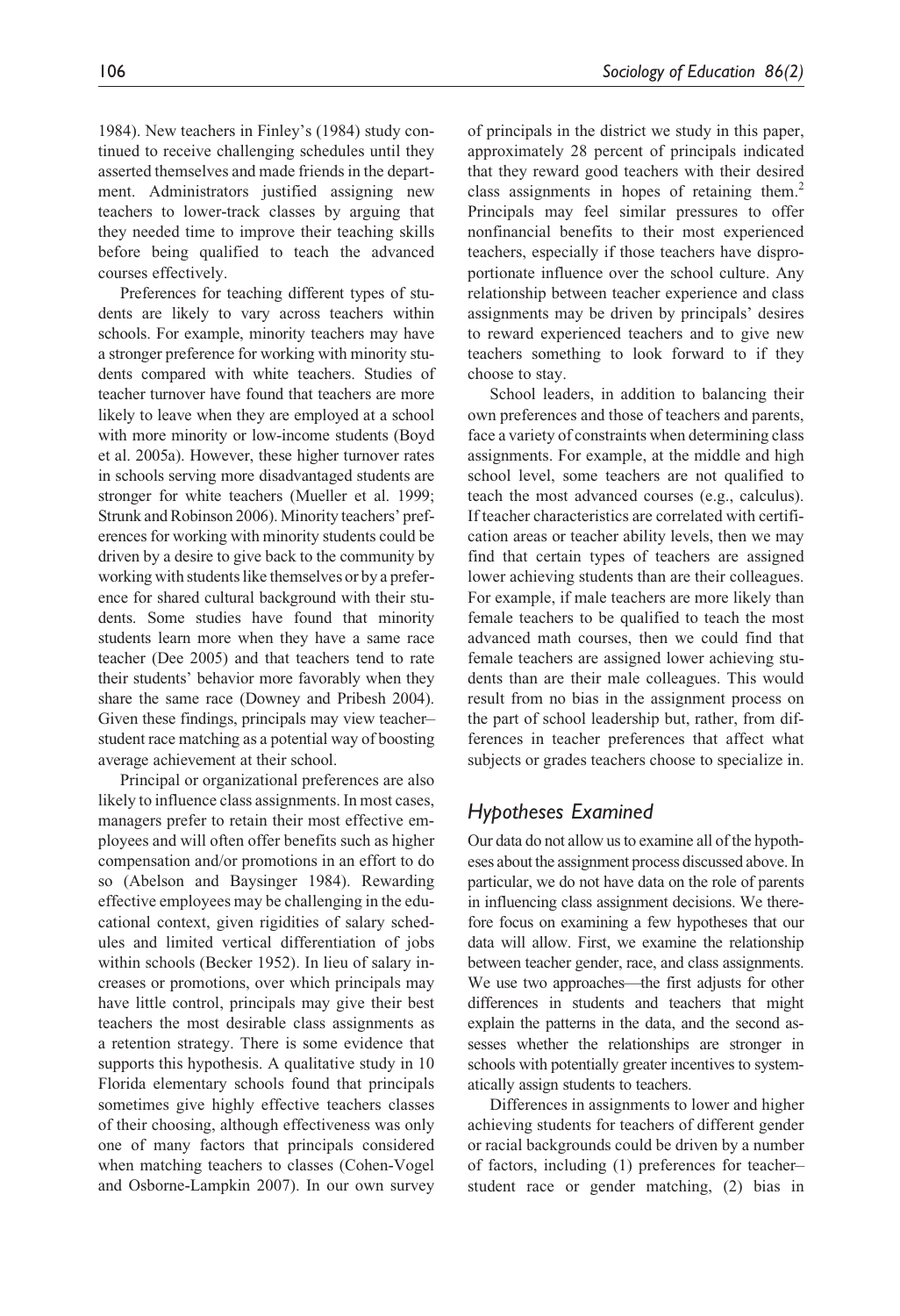assignment based not on teachers' race or gender but on other characteristics of teachers such as experience, or (3) actual racial bias in the assignment process. We take two approaches in an attempt to adjudicate between these alternative hypotheses. First, we use a basic regression adjustment approach, and, second, we test whether the systematic assignment differs across schools in keeping with school characteristics that theoretically could lead to different assignment processes.

If differences in prior achievement between minority and white teachers' students are driven by preferences of teachers or principals for teacher–student racial matching, we would expect that controlling for the racial composition of teachers' classrooms would explain differences in the average prior student achievement. If differences remain once racial composition is controlled for, then racial matching would not explain the differences. It is also possible that the bias is not due to teachers' race or gender but to their other characteristics. To assess this hypothesis, we also control for college selectivity, highest degree earned, teaching experience, and previous leadership positions held to examine whether differences in these teacher characteristics explain gender and race differences in the characteristics of students.

Schools differ in their assignment processes and in the pressures that school leaders balance in assigning students and teachers to classrooms. In attempting to understand whether there is racial bias in the assignment of students with different prior achievement, we examine whether the assignment of black and Hispanic teachers to lower achieving students is especially prevalent when schools have more white teachers and when schools are led by a white principal. This analysis is motivated by research that finds that minorities often receive more challenging job assignments, fewer promotion opportunities, or less favorable evaluation from supervisors, particularly when their supervisor is white (Greenhaus, Parasuraman, and Wormley 1990; Kanter 1977; Tsui and O'Reilly 1989).

In addition to examining the relationship between teacher race and gender and class assignment, we also focus our analysis on the relationship between teaching experience and class assignments. We take similar approaches, looking across all schools using multiple regression and then examining systematic differences between schools. A potential explanation for differences in assignments by teaching experience is that more

experienced teachers have power within schools and knowledge about how the assignment process occurs, making it easier for them to have their preferences met when it comes to which students are in their classrooms. Prior qualitative research suggests that more senior teachers closely guard the most desirable courses and often exclude new teachers from the class assignment process (Finley 1984; Monk 1987). To investigate this hypothesis we examine whether less experienced teachers receive lower achieving students when they work in schools with more experienced colleagues. Presumably, it is in such contexts that new teachers have the least power and that networks and relationships among more experienced teachers are especially strong. We also distinguish between school-specific experience and overall experience as predictors of class assignments. If school-specific experience is a more important predictor of assignments than overall experience, then this suggests that the relationship between experience and assignments has something to do with teachers' position in the status hierarchy of the school rather than a difference in the skills that come with more experience that may be necessary to teach more advanced courses.

The relationship between teaching experience and class assignments may also depend upon a school's performance in the accountability system. Schools that have many low-achieving students who fail to meet proficiency on state tests may feel more pressure to assign their best teachers to struggling students. Of course, teaching experience is not a perfect measure of quality, but there is clear evidence that more experienced teachers tend to be more effective than the least experienced teachers (Clotfelter et al. 2006; Murnane and Phillips 1981; Nye et al. 2004; Rockoff 2004). We therefore examine whether the relationship between teaching experience and class assignments depends upon the school's performance in the accountability system.

In summary, relatively little prior research has investigated the sorting of teachers to different types of students within schools. Systematic sorting may occur through a variety of mechanisms driven by parent, teacher, and school administrator preferences. In this paper we provide a comprehensive analysis of teacher assignments, examining whether certain types of teachers are assigned students with different characteristics and whether there is variation in the assignment process across schools with different characteristics.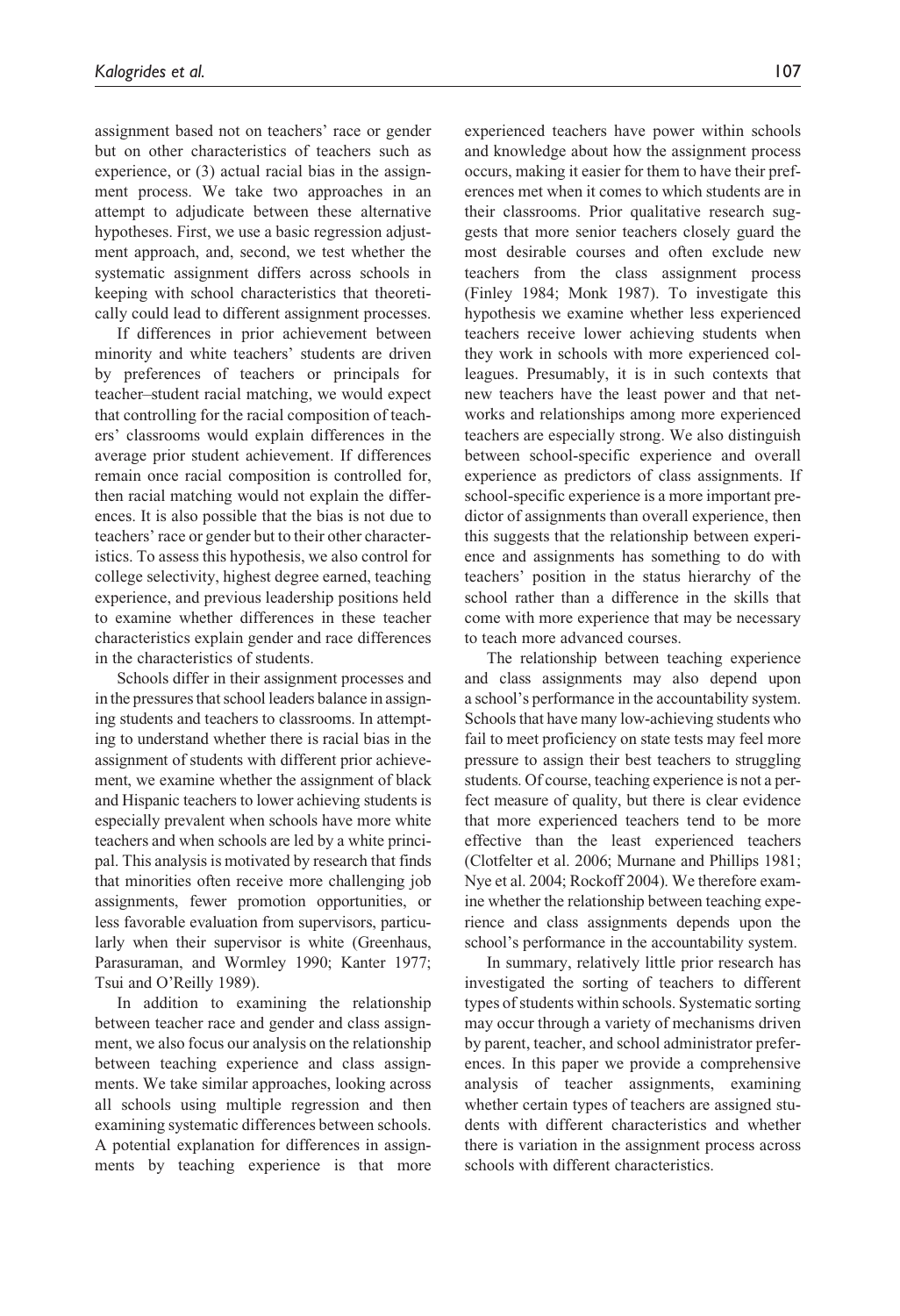# **DATA**

To examine patterns of class assignment we use data from administrative files on all staff, students, and schools in the Miami–Dade County Public School (M-DCPS) district from the 2003-2004 through the 2010-2011 school years. The school district we study, M-DCPS, is the largest public school district in Florida and the fourth largest in the United States, trailing only New York City, Los Angeles Unified, and the City of Chicago school districts. In 2008, M-DCPS enrolled almost 352,000 students, more than 200,000 of whom were Hispanic. Nearly 90 percent of students in the district are either black or Hispanic, and 60 percent qualify for free or reduced-priced lunches.

The data used for our analyses come from three files provided by the district: test score and basic demographic information for all students in the district, course-level data that link students to each of their teachers in each year, and a staff-level file with information on all district employees. The student-level files include student race, gender, eligibility for free or reduced-price lunch, number of times the student was absent that year, and the number of days the student missed school due to suspensions that year. The test score data include math and reading scores from the Florida Comprehensive Assessment Test (FCAT). The FCAT is given in math and reading to students in grades 3 through 10. It is also given in writing and science to a subset of grades, although we only use math and reading tests in our analyses. The FCAT includes criterion-referenced tests measuring selected benchmarks from the Sunshine State Standards (SSS). We standardize students' test scores to have a mean of zero and a standard deviation of one within each grade and school-year.

We construct a database with one observation for each teacher in each year with the characteristics of students in his or her class. We start with course-level student data that list the unique identifier for the teacher of each course in which a student enrolled. We then add student characteristics and test scores to this course-level file before collapsing it to the teacher level, computing the proportion of students from different demographic backgrounds (i.e., by race and poverty level) and the mean of the 1-year lag of time-varying achievement (i.e., test scores, test proficiency levels, student grade retention) and behavioral outcomes (i.e., absences and suspensions). We average the characteristics of students across all classes for teachers with

multiple classes in a given year. To this class-level data we add various teacher characteristics from the M-DCPS staff database, which includes demographic measures, prior experience in the district, current position, and highest degree earned for all district staff from the 2003-2004 through the 2010-2011 school years. We focus our analysis on the average prior year math achievement of teachers' students, but our findings are consistent across a variety of class characteristics.

In addition to these administrative data, we use data from a survey of teachers we conducted in M-DCPS in the spring of 2008. We received survey responses from 6,800 of 10,074 surveyed teachers who were in the administrative data and who taught students in grades 4 through 11, for a response rate of 68 percent. The survey provides additional information on the characteristics of teachers that may be associated with the types of students they are assigned but that are unavailable in the administrative data. We asked teachers about previous leadership positions they held in their school. Specifically, we examine whether teachers who were ever a grade or department head, a member of school-wide leadership team, or a professional development leader receive more desirable class assignments than their colleagues who have not held such positions. Our survey also asked teachers which undergraduate college they attended. In the absence of teacher test scores or some other measure of "ability," we instead create measures of the selectivity of teachers' undergraduate institutions to serve as a rough proxy for this information. Teachers entered the name of their undergraduate institution, which we matched by hand to the identifier used for each school by the Integrated Postsecondary Education Data System maintained by the National Center for Education Statistics. After assigning each college the appropriate identification code, we combine our survey data with other information about the colleges teachers attended. We use the acceptance rate of teachers' undergraduate institution and the 75th percentile of SAT/ACT scores from their undergraduate institution.<sup>3</sup> Since we do not know in which year teachers entered college, we use IPEDS data from a recent year (2007). Finally, we use the survey data to distinguish school-specific experience from total experience in the district. School-specific experience is not available in the administrative data but was included on our survey instrument.<sup>4</sup>

Table 1 lists the mean and standard deviations of variables used in our analyses. Teachers average about 9 years of experience in the district, they are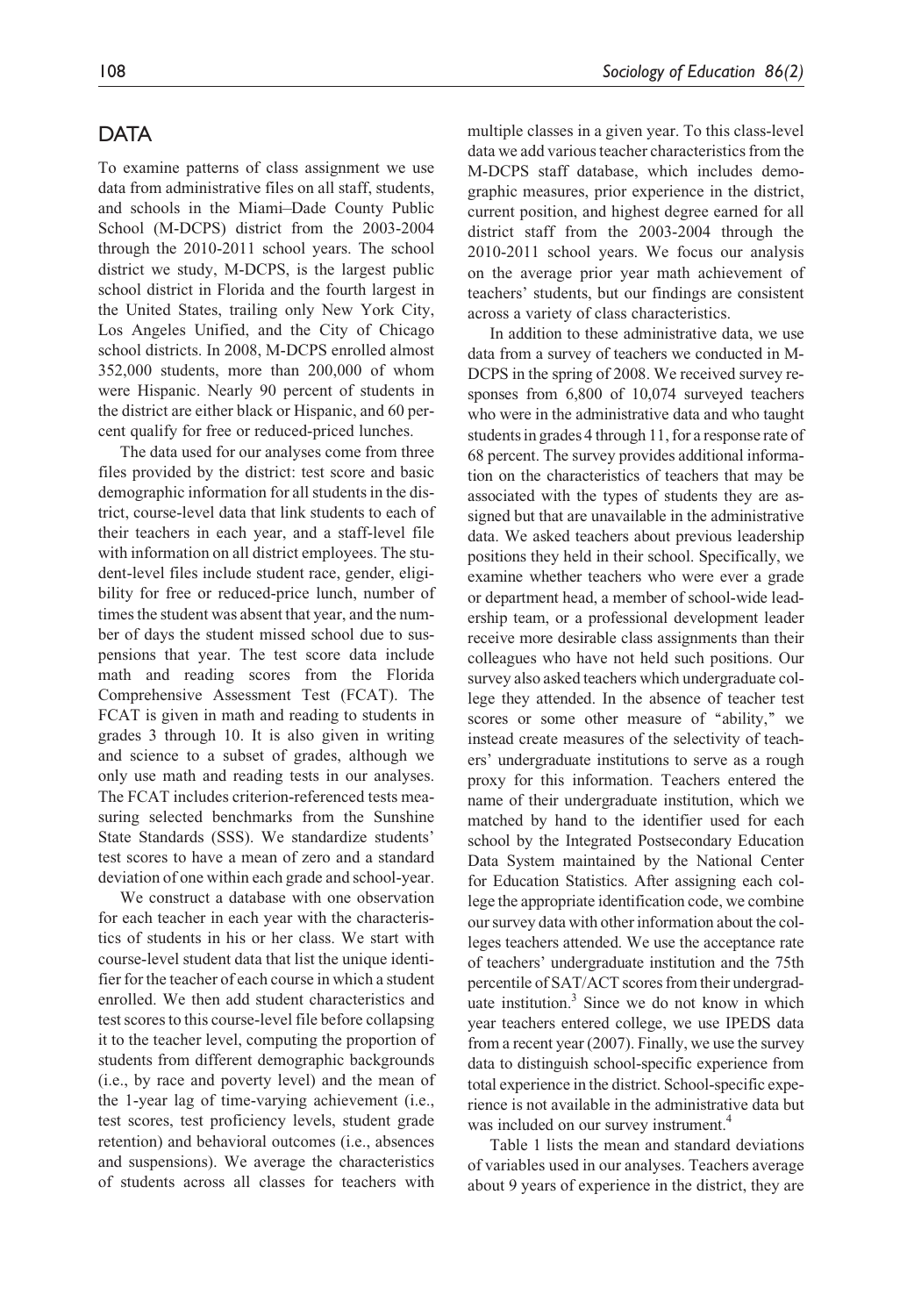predominately female (71 percent), 37 percent are Hispanic, 26 percent are black, and 40 percent have a master's degree. The average teacher's classroom is 28 percent black and 61 percent Hispanic and includes 56 percent of students receiving free or reduced-priced lunches.

### METHODS

Our analysis has two primary components. First, we examine the relationship between teacher characteristics (i.e., experience, race, gender, highest degree, college selectivity, leadership positions) and class assignments. Second, we investigate whether there is variation in the magnitude of some of these relationships in different types of schools.

# Teacher Characteristics and Class **Assignments**

In the first set of analyses we examine differences in the attributes of students assigned to teachers with varying experience levels, educational backgrounds, and demographic characteristics. We focus on two different samples of teachers. The first sample includes all teachers in the administrative data who teach students who were tested in the prior year. Students are tested in grades 3 through 10 in Florida, so our sample includes teachers of 4th- through 11th-grade students. The second sample is restricted to teachers who responded to our 2008 survey and who teach students who were tested in the prior year. The administrative sample has the advantage of including the entire population of teachers in several years but only includes a select number of covariates. The survey sample includes fewer teachers from only 1 year but has many more measures that are not available from the administrative data.

The basic equation below describes the models we estimate:

$$
Y_{itsg} = \beta_0 + T_{itsg} \beta_1 + \pi_{stg} + \varepsilon_{itsg}.
$$
 (1)

We predict the average prior year math achievement of teachers' current students for teacher i in year t in school s and in grade g,  $Y_{itsg}$ , as a function of a vector of teacher level measures and a school by year by grade fixed effect,  $\pi_{step}$ . Our inclusion of the school by year by grade fixed effect means that our estimates reflect differences in class

#### Table 1. Descriptive Statistics

|                                                                        | Mean    | SD    |
|------------------------------------------------------------------------|---------|-------|
| Teacher characteristics, administrative data                           |         |       |
| Total years in district                                                | 9.00    | 7.10  |
| White                                                                  | 0.29    |       |
| <b>Black</b>                                                           | 0.26    |       |
| Hispanic                                                               | 0.42    |       |
| Female                                                                 | 0.71    |       |
| Master's degree or higher                                              | 0.37    |       |
| Teacher's principal is white                                           | 0.28    |       |
| Teacher's principal is black                                           | 0.27    |       |
| Teacher's principal is Hispanic                                        | 0.46    |       |
| Proportion of colleagues who are white                                 | 0.29    | 0.13  |
| Proportion of colleagues with 10 or                                    | 0.40    | 0.12  |
| more years of experience                                               |         |       |
| Proportion of students at the school                                   | 0.53    | 0.29  |
| scoring below proficiency                                              |         |       |
| N teacher-years                                                        | 67,627  |       |
| N teachers                                                             | 19,456  |       |
| Average characteristics of students in teachers'                       |         |       |
| classes, administrative data                                           |         |       |
| Percentage black                                                       | 0.28    |       |
| Percentage Hispanic                                                    | 0.61    |       |
| Average number of days absent last year                                | 8.60    | 4.70  |
| Average number of days suspended                                       | 0.91    | 2.27  |
| last year                                                              |         |       |
| Percentage eligible for subsidized lunch                               | 0.56    |       |
| Average prior standardized math                                        | $-0.20$ | 0.77  |
| achievement of teachers' students                                      |         |       |
| Teacher characteristics, survey data                                   |         |       |
| Ever served as grade or department<br>head                             | 0.37    |       |
| Ever a member of school-wide                                           | 0.22    |       |
| leadership team                                                        |         |       |
| Ever a professional development                                        | 0.19    |       |
| leader/instructor                                                      |         |       |
| Acceptance rate of undergraduate<br>institution                        | 47.80   | 15.40 |
| 75th percentile of SAT/ACT scores of<br>undergraduate school (in 100s) | 11.86   | 1.22  |
| Years of experience at current school                                  | 7.61    | 7.31  |
| Years of experience at other schools in                                | 4.41    | 6.60  |
| the district                                                           |         |       |
| N teachers                                                             | 3,941   |       |

Note: All figures are averaged over the 2003-2004 to the 2010-2011 school years except for the survey items, which were measured in the spring of 2008.

assignments for teachers of varying experience or demographic characteristics teaching the same grade and in the same school in the same year. We focus our discussion on prior math achievement, but the results are consistent across other class characteristics as well such, as reading achievement, prior year student absences, and prior year student suspensions. We introduce the teacher characteristics in a few different models. The analysis that uses the administrative sample includes 3 models. Model 1 includes teacher gender and race/ ethnicity. Model 2 adds total years of teaching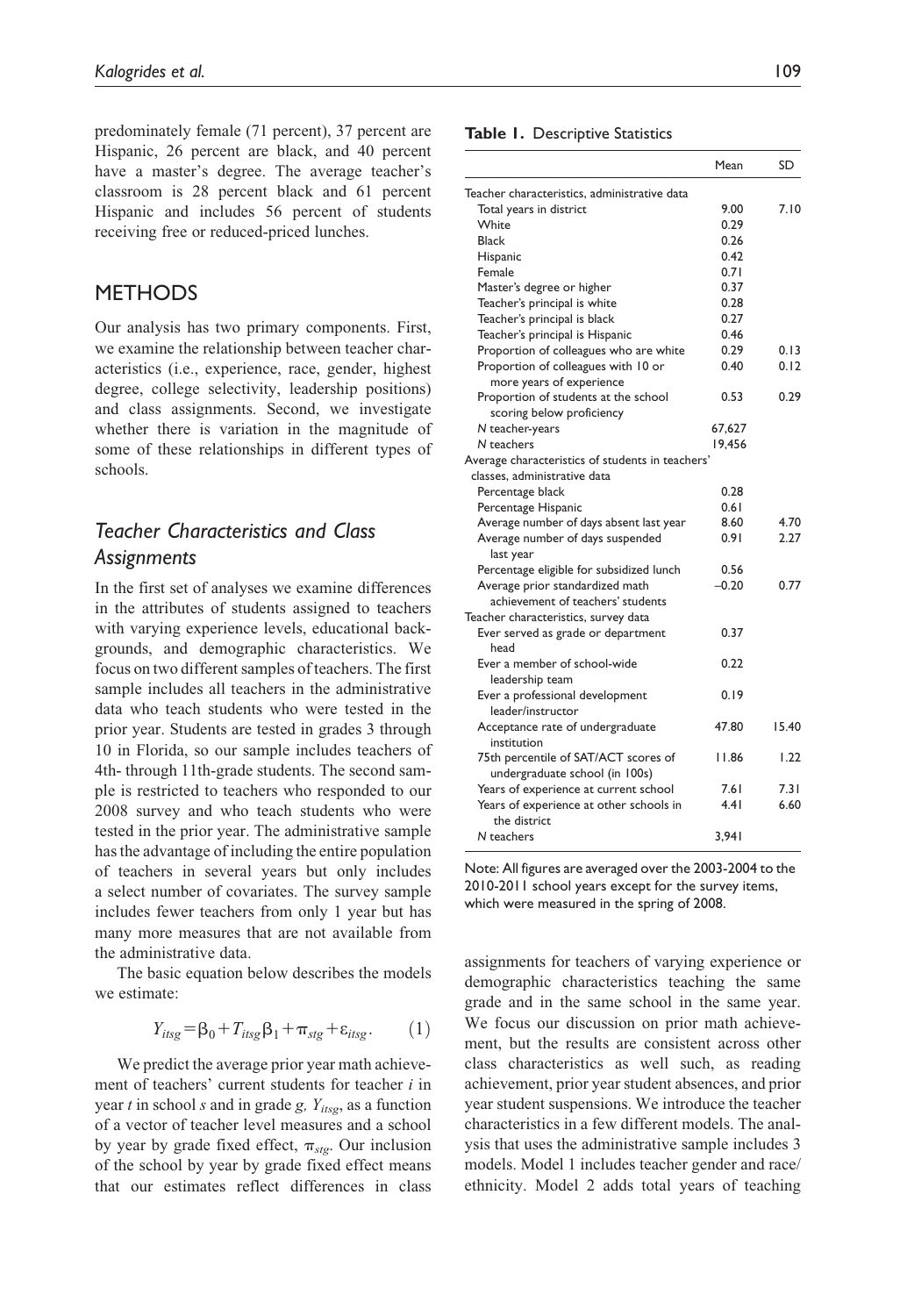experience in the district and whether the teacher has a master's degree or higher. Model 3 adds controls for the proportion white and proportion poor students in the course. Comparing the coefficients on race/ethnicity between Model 2 and Model 3 shows the extent to which preferences toward assigning minority teachers to minority and poor students can account for racial differences in the average prior year achievement of teachers' students. The analysis that uses the survey sample includes 5 models. Model 1 includes teacher gender and race. Model 2 adds college selectivity. Model 3 adds teaching experience and highest degree earned. For the survey sample, teaching experience is separated into school-specific years of experience and years of experience spent at other schools in the district. Model 4 adds prior leadership positions held (grade or department head, school-wide leadership team, professional development leader), and Model 5 adds controls for proportion white and proportion poor in the class as discussed above.

Next, we examine whether there are features of schools that moderate the relationship between teacher characteristics and class assignments. We include three sets of interactions between school and teacher characteristics. First, we examine the interaction between teacher experience with the proportion of senior (10 years of experience or more) teachers at the school. The proportion of senior teachers at the school is computed by excluding the focal teacher. We anticipate that less experienced teachers might receive the most challenging assignments when they are in schools with more experienced teachers. Second, we examine the interaction between teacher experience with the proportion of students at the school who failed to score at the proficient level on the state test in the prior year. Administrators of schools where more students fail to meet proficiency may feel more pressure to assign their more experienced teachers to struggling students. Finally, we examine the interaction between teacher race with the race of their principal and with the percentage of white teachers at the school. Given tendencies toward racial homophily, we expect that friendships and social ties among teachers and principals may occur along racial lines. To the extent that class assignments partially result through informal processes, black and Hispanic teachers in schools led by white principals or with more white teachers may be assigned particularly difficult classes.

## RESULTS

Table 2 presents the results from estimating Equation 1, where the average prior year math achievement of teachers' current students is predicted as a function of teacher characteristics and a school by year by grade fixed effect. Prior year student test scores were standardized to a mean of 0 and a standard deviation of 1 (within grade and year) at the student level before they were collapsed to the teacher by year level. At the teacher by year level, the standard deviation of average prior year math achievement is .80 across the whole sample and is .60 within school–grade–year. In interpreting the results below, we compare the size of the coefficients to the .60 standard deviation of average class achievement within school–grade–year.

Model 1 for the administrative sample shows that female and minority teachers have lower achieving students in their classes compared with their male and white colleagues in their grade at their school. The gender gap is small—a coefficient of –.030 is about one-twentieth of a standard deviation. The difference between black and white teachers and Hispanic and white teachers is considerably larger. The black–white difference in the average achievement of teachers' students is about one-quarter of a standard deviation, and the difference between Hispanic and white teachers is about one-sixth of a standard deviation (using the withinschool .60 standard deviation as the relevant metric). When we add controls for teaching experience and whether the teacher has a master's degree in Model 2, the coefficients on race and gender only change slightly. Teaching experience is positively related to the average prior achievement of students in teachers' classes. A 10-year increase in teaching experience is associated with about one-third of a standard deviation increase in the average prior achievement of teachers' students.

We further describe the relationship between teacher experience and the average prior achievement of students in Figure 1 and Figure 2, separately by school level. We present the figures separately by grade level since tracking and ability grouping are more common at the middle and high school levels compared with the elementary school level. Greater within-school sorting of students with different characteristics across classrooms may allow for more sorting of teachers to different types of students. In these figures, teacher experience is plotted on the x-axis, and the difference in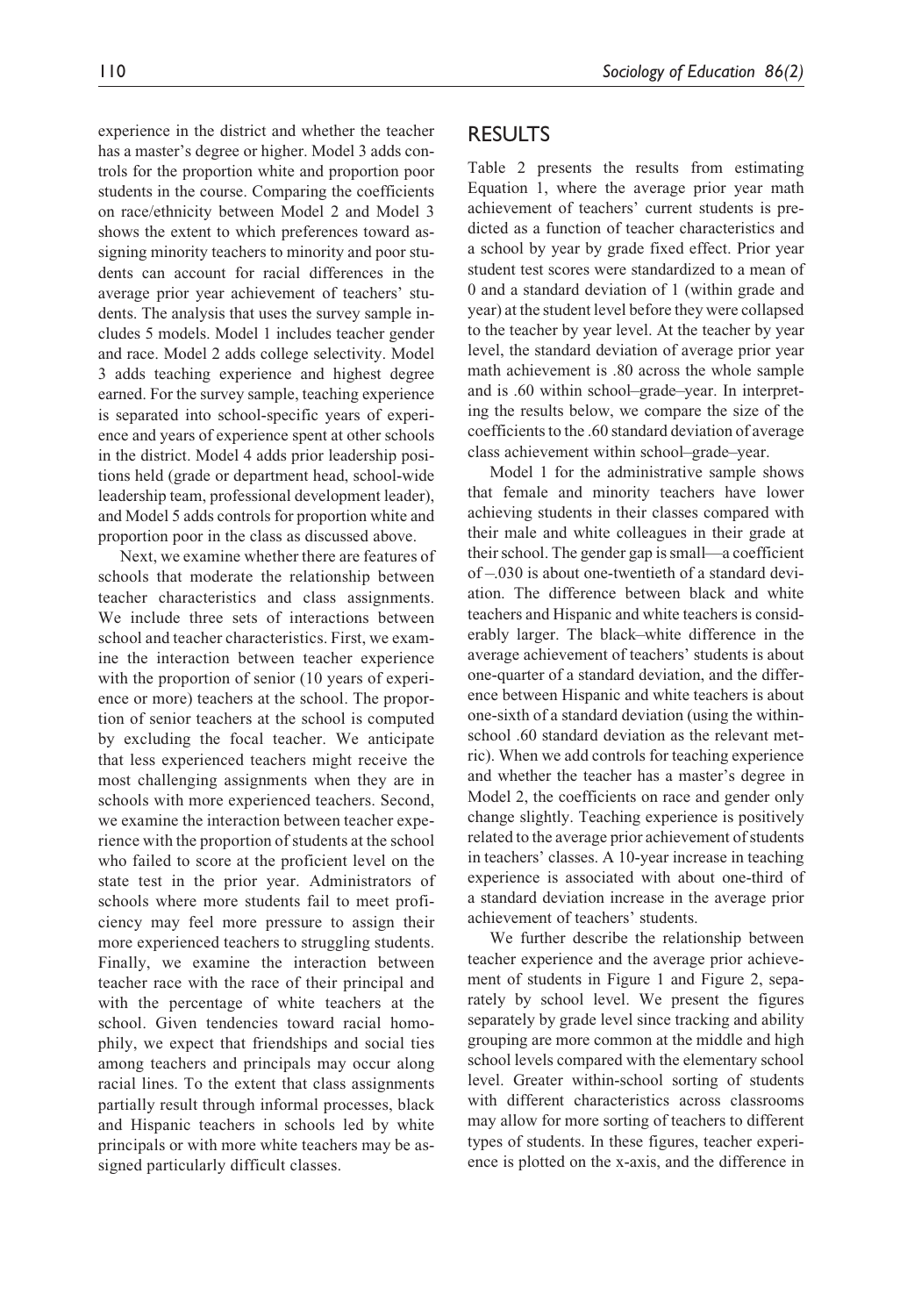|                                                  |                                                                              | Administrative Data Sample                                                                                               |                                                                                                                                             |                                                                   |                                                                            | 2008 Survey Sample                                                                             |                                                                                                   |                                                                            |
|--------------------------------------------------|------------------------------------------------------------------------------|--------------------------------------------------------------------------------------------------------------------------|---------------------------------------------------------------------------------------------------------------------------------------------|-------------------------------------------------------------------|----------------------------------------------------------------------------|------------------------------------------------------------------------------------------------|---------------------------------------------------------------------------------------------------|----------------------------------------------------------------------------|
|                                                  |                                                                              | 2                                                                                                                        |                                                                                                                                             |                                                                   | 2                                                                          |                                                                                                | 4                                                                                                 | Lŋ                                                                         |
| Female teacher                                   | $-0.030**$                                                                   | $-0.033**$                                                                                                               | $0.037***$                                                                                                                                  | $-0.072***$                                                       | $-0.072**$                                                                 |                                                                                                | $0.085***$                                                                                        | $-0.010$                                                                   |
|                                                  |                                                                              |                                                                                                                          |                                                                                                                                             |                                                                   |                                                                            | **<br>\$\$\$\$\$\$\$\$\$<br>\$\$\$\$\$\$\$\$\$\$<br>\$\$\$\$\$\$\$\$\$\$\$\$                   |                                                                                                   |                                                                            |
| Black teacher                                    |                                                                              |                                                                                                                          |                                                                                                                                             |                                                                   |                                                                            |                                                                                                |                                                                                                   |                                                                            |
|                                                  | $(0.009)$<br>$-0.154***$<br>$(0.011)$<br>$(0.011)$<br>$-0.108***$<br>$-0.04$ | $(0.009)$<br>-0.140***<br>(0.011)<br>-0.082***                                                                           | $(0.005)$<br>$-0.052***$<br>$-0.030***$<br>$(0.007)$<br>$-0.030***$<br>$-0.011$<br>$-0.018$<br>$-0.011$<br>$-0.001$<br>$-0.001$<br>$-0.001$ | $(0.024)$<br>$-0.123***$<br>$(0.030)$<br>$-0.077***$<br>$(0.025)$ | $(0.024)$<br>$(0.032)$<br>$(0.032)$<br>$(0.032)$<br>$(0.032)$<br>$(0.010)$ |                                                                                                | $(0.024)$<br>$-0.073$<br>$-0.032)$<br>$-0.005$<br>$-0.026$<br>$-0.043$                            | $(0.017)$<br>$(0.024)$<br>$(0.020)$<br>$(0.019)$<br>$(0.019)$<br>$(0.032)$ |
| Hispanic teacher                                 |                                                                              |                                                                                                                          |                                                                                                                                             |                                                                   |                                                                            |                                                                                                |                                                                                                   |                                                                            |
|                                                  |                                                                              | $\begin{array}{l} (0.010)\\ (0.012)\\ (0.032)\\ (0.002)\\ (0.000)\\ (0.000)\\ (0.008)\\ (0.008)\\ (0.008)\\ \end{array}$ |                                                                                                                                             |                                                                   |                                                                            |                                                                                                |                                                                                                   |                                                                            |
| Other race teacher                               |                                                                              |                                                                                                                          |                                                                                                                                             |                                                                   |                                                                            |                                                                                                |                                                                                                   |                                                                            |
|                                                  | (0.031)                                                                      |                                                                                                                          |                                                                                                                                             |                                                                   | (0.090)                                                                    | (0.090)                                                                                        | (0.089)                                                                                           | (0.063)                                                                    |
| Total years of experience in the district        |                                                                              |                                                                                                                          |                                                                                                                                             |                                                                   |                                                                            |                                                                                                |                                                                                                   |                                                                            |
|                                                  |                                                                              |                                                                                                                          |                                                                                                                                             |                                                                   |                                                                            |                                                                                                |                                                                                                   |                                                                            |
| Teacher has MA                                   |                                                                              |                                                                                                                          |                                                                                                                                             |                                                                   |                                                                            |                                                                                                |                                                                                                   |                                                                            |
|                                                  |                                                                              | 0.008                                                                                                                    | 0.005                                                                                                                                       |                                                                   |                                                                            |                                                                                                |                                                                                                   |                                                                            |
| Acceptance rate of undergraduate school          |                                                                              |                                                                                                                          |                                                                                                                                             |                                                                   |                                                                            |                                                                                                |                                                                                                   |                                                                            |
|                                                  |                                                                              |                                                                                                                          |                                                                                                                                             |                                                                   |                                                                            |                                                                                                |                                                                                                   |                                                                            |
| Undergraduate institution SAT score in 100s      |                                                                              |                                                                                                                          |                                                                                                                                             |                                                                   |                                                                            |                                                                                                |                                                                                                   |                                                                            |
|                                                  |                                                                              |                                                                                                                          |                                                                                                                                             |                                                                   | $0.001^{+}$<br>$(0.001)$<br>$0.047***$                                     | $9000$<br>$(0.023)$<br>$(0.001)$<br>$(0.001)$<br>$(0.001)$<br>$(0.01)$<br>$(0.01)$<br>$(0.01)$ | $-9.014$<br>$-9.023$<br>$-0.001$<br>$-0.0001$<br>$-0.0000$<br>$-0.0000$<br>$-0.0000$<br>$-0.0000$ |                                                                            |
| Years of experience at this school               |                                                                              |                                                                                                                          |                                                                                                                                             |                                                                   |                                                                            |                                                                                                |                                                                                                   |                                                                            |
|                                                  |                                                                              |                                                                                                                          |                                                                                                                                             |                                                                   |                                                                            | (0.005)                                                                                        |                                                                                                   |                                                                            |
| Years of experience at other schools in district |                                                                              |                                                                                                                          |                                                                                                                                             |                                                                   |                                                                            |                                                                                                |                                                                                                   |                                                                            |
|                                                  |                                                                              |                                                                                                                          |                                                                                                                                             |                                                                   |                                                                            | 0.004                                                                                          | (0.004)                                                                                           | (0.003)                                                                    |
|                                                  |                                                                              |                                                                                                                          |                                                                                                                                             |                                                                   |                                                                            |                                                                                                |                                                                                                   | (continued)                                                                |

Table 2. Average Prior Math Achievement of Students in Teachers' Classes by Teacher Characteristics Table 2. Average Prior Math Achievement of Students in Teachers' Classes by Teacher Characteristics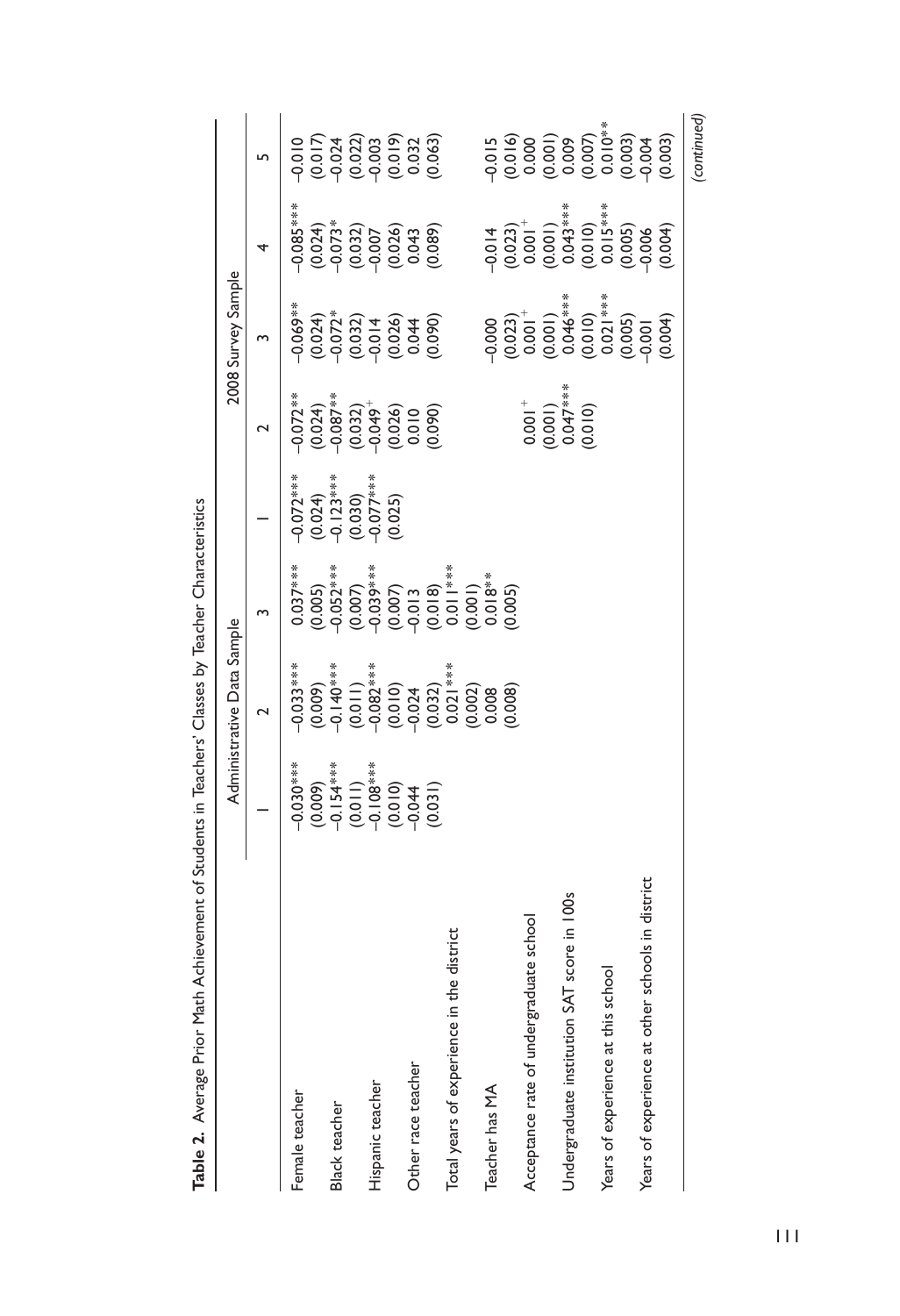|                                                    |        | Administrative Data Sample |        |       |       | 2008 Survey Sample |                                     |                         |
|----------------------------------------------------|--------|----------------------------|--------|-------|-------|--------------------|-------------------------------------|-------------------------|
|                                                    |        |                            |        |       |       |                    |                                     |                         |
| head<br>Ever served as grade or department I       |        |                            |        |       |       |                    | 0.088***                            | $0.032^{+}$             |
| Ever a member of school-wide leadership team       |        |                            |        |       |       |                    | $(0.025)$<br>$0.059*$               | $(0.018)$<br>$0.020$    |
|                                                    |        |                            |        |       |       |                    |                                     |                         |
| Ever a professional development leader/instructor  |        |                            |        |       |       |                    | $(0.028)$<br>0.109***               | $(0.020)$<br>$0.090***$ |
|                                                    |        |                            |        |       |       |                    | (0.029)                             | (0.021)                 |
|                                                    | 67,697 | 67,697                     | 67,697 | 3,941 | 3,941 | 3,941              | 3.941                               | 3.941                   |
| Control for whether teacher is special education   |        |                            |        | I     |       |                    |                                     |                         |
| Control for percentage white and poor in the class |        |                            |        |       |       |                    |                                     |                         |
|                                                    |        |                            |        |       |       |                    | 日 - 2011 - 2011 - 11 - 11 - 11 - 11 |                         |

Note: All models based on the administrative data sample include school by year by grade fixed effects. All models based on the survey sample include school by grade fixed effects. The models based on the full administrative data sample include multiple observations for the same teacher in different years. We therefore cluster the standard errors at the teacher level in these models. Since students are tested in grades 3 through 10 in Florida, all models are restricted teachers who taught students in grades 4 through 11 (i.e., those with prior year test scores). For teachers with multiple classes (i.e., middle and high school teachers), the outcome is the average prior year achievement of the students in all of their classes. All models also these models. Since students are tested in grades 3 through 10 in Florida, all models are restricted teachers who taught students in grades 4 through 11 (i.e., those with prior year test Note: All models based on the administrative data sample include school by year by grade fixed effects. All models based on the survey sample include school by grade fixed effects. The models based on the full administrative data sample include multiple observations for the same teacher in different years. We therefore cluster the standard errors at the teacher level in scores). For teachers with multiple classes (i.e., middle and high school teachers), the outcome is the average prior year achievement of the students in all of their classes. All models also include quadradic terms for teacher experience—these terms are quite small and not consistently significant. include quadradic terms for teacher experience—these terms are quite small and not consistently significant. \* $p < 0.05$ . \*\* $p < 0.1$ . \*\*\* $p < 0.01$ .  $^{+}p < 10$ .  $*$ p  $\lt$  .05.  $*$  $*$ p  $\lt$  .01.  $*$  $*$ p  $\lt$  .001.  $^+$ p  $\lt$  .10.

Table 2. (continued)

Table 2. (continued)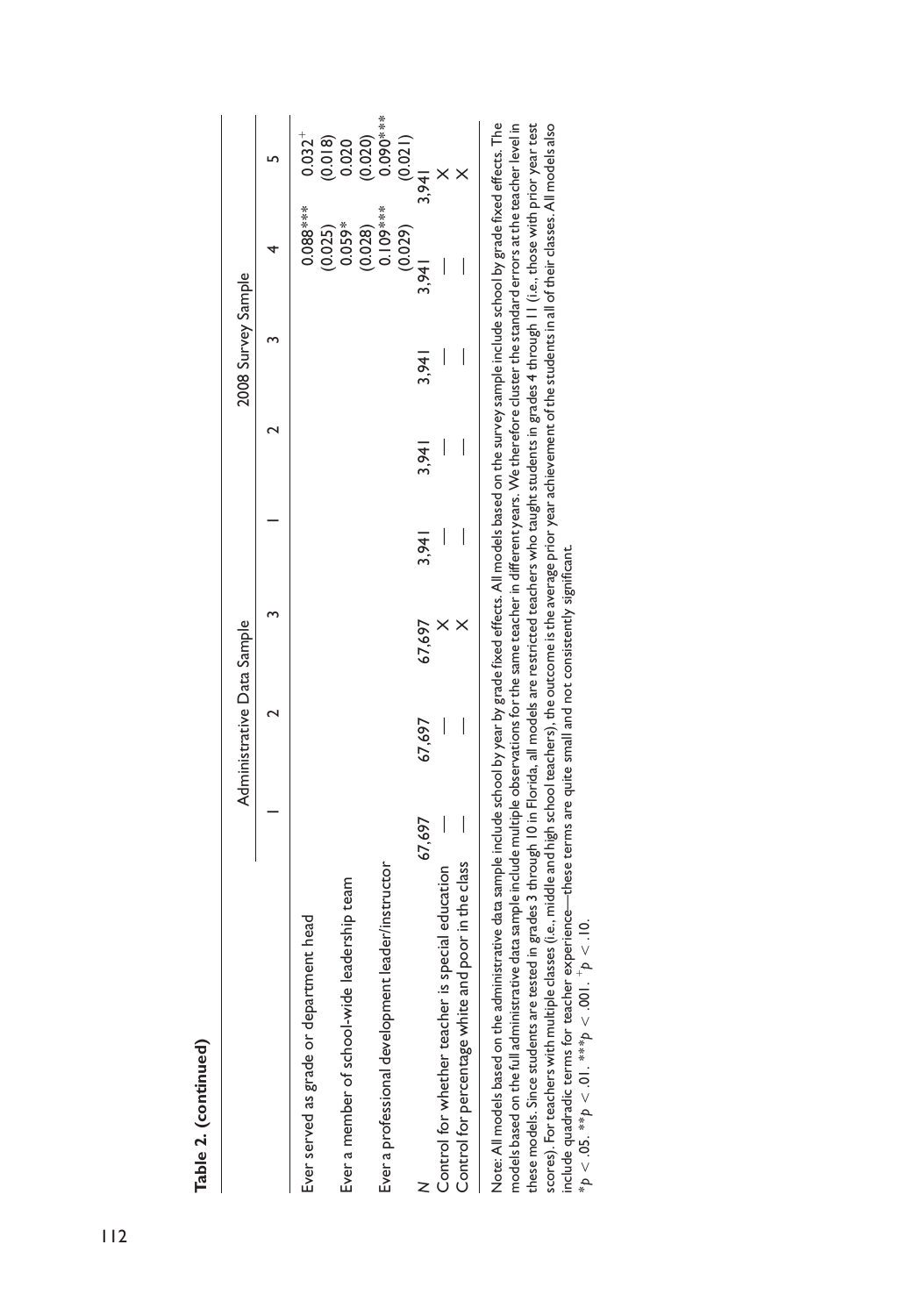

a function of teacher characteristics (race, gender, highest degree earned) and a school by year by grade on the administrative data sample. on the administrative data sample. fixed effect. The experience measure is top coded at 21 or more years of experience. The models are based fixed effect. The experience measure is top coded at 21 or more years of experience. The models are based a function of teacher characteristics (race, gender, highest degree earned) and a school by year by grade The outcome (the average prior year math achievement of a teacher's current students) is predicted as The outcome (the average prior year math achievement of a teacher's current students) is predicted as **Figure 1.** Average prior math achievement of teachers' students, with school by year by grade fixed effects. Average prior math achievement of teachers' students, with school by year by grade fixed effects.

axis. at 21 or more years of experience), where first-year experience entered as dummy variables (top coded ment of teachers' a given class characteristic between first-year and dence intervals. dence intervals. bars on the graphs represent the 95 percent confibars on the graphs represent the 95 percent confiteachers serve as the comparison group. The error teachers serve as the comparison group. The error at 21 or more years of experience), where first-year experience entered as dummy variables (top coded ment of teachers' students to be nonlinear with teacher experience and the average prior achieveteacher experience and the average prior achieveaxis. Here we allow the relationship between more experienced teachers is plotted on the ymore a given class characteristic between first-year and Here we allow the relationship between experienced teachers is plotted on the ystudents to be nonlinear with

among middle and high school teachers compared achievement of teachers' students is not larger among middle and high school teachers compared achievement of teachers' students is not larger between teaching experience and the average prior between teaching experience and the average prior Contrary Contrary to our expectations, the relationship achievement within school-grade-year is achievement within school–grade–year is .60). (recall that the standard deviation of average class (recall that the standard deviation of average class tions higher relative to their first-year colleagues tions higher relative to their first-year colleagues prior achievement that is .10 to .20 standard deviaprior achievement that is .10 to .20 standard devia-20 years of experience have students with average 20 years of experience have students with average high school levels. However, teachers with 10 to high school levels. However, teachers with 10 to colleagues at both the elementary and middle/ colleagues at both the elementary and middle/ prior achievement compared with their first-year prior achievement compared with their first-year higherhigher—although not statistically significant years of experience have students with slightly years of experience have students with slightly Figure 1 shows that teachers with about 2 to 7 Figure 1 shows that teachers with about 2 to 7 -although not statistically to our expectations, the significantrelationship  $.60.$ 

> experience. intervals overlap with elementary school teachers. The confidence intervals overlap at most levels of teaching with elementary school teachers. The confidence at most levels  $\mathfrak{g}$ teaching

pears stronger within teachers than within schooleven within teachers. In fact, the relationship apthe average achievement of teachers' students, a positive relationship between experience and dents as a function of teacher experience, school average prior year achievement of teachers' stufrom a differential attrition effect. We predict the been teaching, which isolates an experience effect we can see whether the same teacher is assigned attrition. However, when we look within teachers the relationship might be driven by differential with lower achieving students; that is, some of likely to stay in the district than those who started achieving students and might have been more example, that these teachers are somehow different. For rienced teachers have different students could be within teachers. Part of the reason that more expebetween experience and assignments is also found pears stronger within teachers than within school– even within teachers. In fact, the relationship apthe average achievement of teachers' students, a positive relationship between experience and fixed effects, and teacher fixed effects. We find fixed effects, and teacher fixed effects. We find dents as a function of teacher experience, school average prior year achievement of teachers' stufrom a differential attrition effect. We predict the been teaching, which isolates an experience effect higher achieving students the longer he or she has higher achieving students the longer he or she has we can see whether the same teacher is assigned attrition. However, when we look within teachers the relationship might be driven by differential with lower achieving students; that is, some of likely to stay in the district than those who started achieving students and might have been more example, they might have started with higher that these teachers are somehow different. For rienced teachers have different students could be within teachers. Part of the reason that more expebetween experience and assignments is also found In Figure 2 we examine whether the relationship In Figure 2 we examine whether the relationship they might have started with higher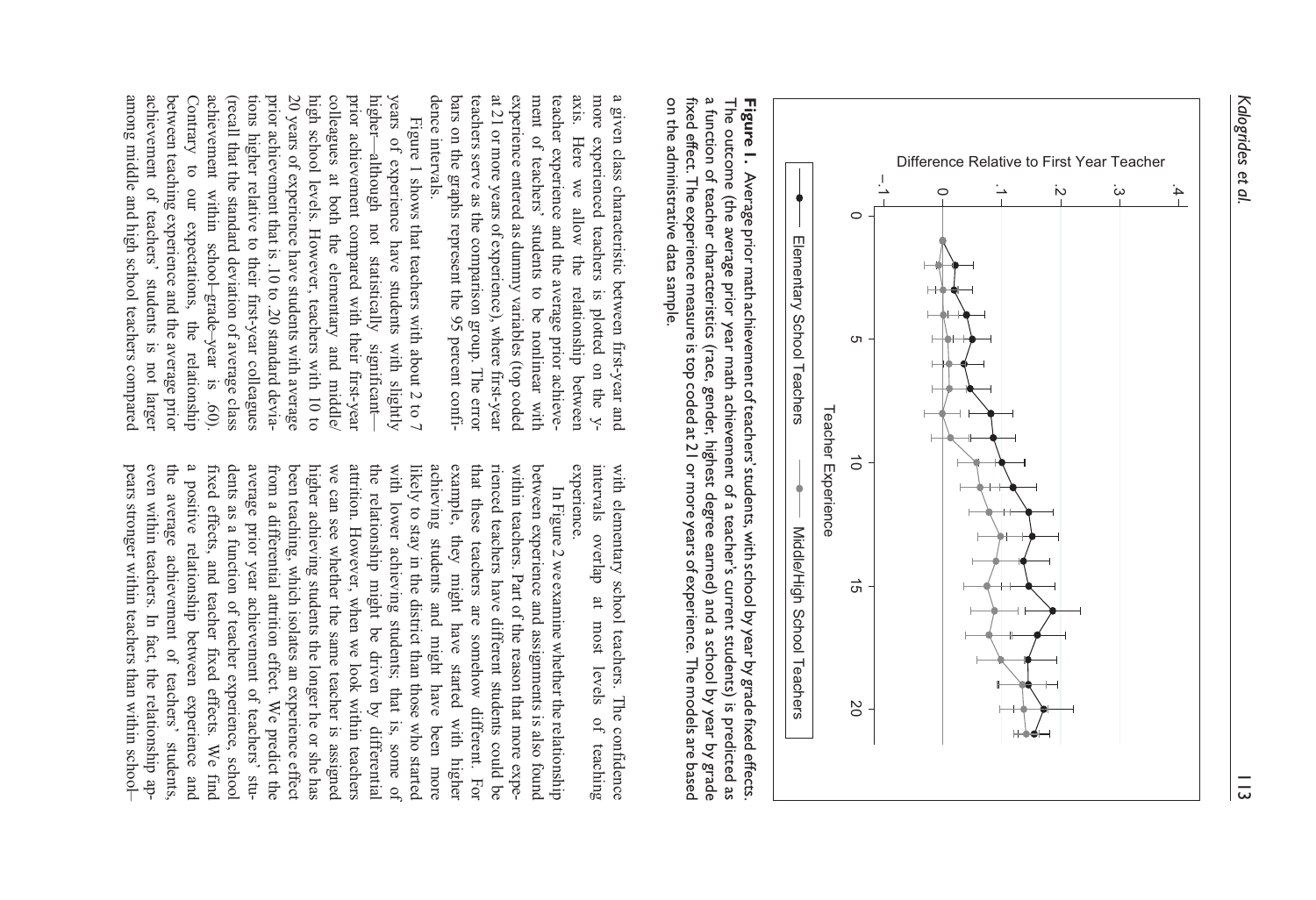

Figure 2. Average prior math achievement of teachers' students, with teacher and school fixed effects. The outcome (the average prior year math achievement of a teacher's current students) is predicted as a function of teacher and school fixed effects. The experience measure is top coded at 21 or more years of experience. The models are based on the administrative data sample.

grade–years.<sup>5</sup> This great increase within teachers could be due to teachers changing grades from year to year. The trends are similar to elementary and middle/high school teachers.

In Model 3 of Table 2 we add controls for the proportion of white and poor students in the class and whether the teacher is designated as a special education teacher. Including these controls changes the coefficients on race and gender considerably. The coefficient on gender flips in sign—this is because female teachers are more likely to teach special education students and because special education students have much lower achievement than other students. The coefficients that capture differences between black and white teachers and between Hispanic and white teachers are reduced considerably in magnitude in Model 3—this change occurs because black and Hispanic teachers are more likely than white teachers at their school to teach black, Hispanic, and poor students and because those students are lower achieving on average.<sup>6</sup> Even with the additional controls, there are still significant differences by race/ethnicity in average prior achievement of teachers' students in Model 3, but the differences are relatively small after we control for the racial and income makeup of students in the class.7 Comparing the size of the estimates in Model 3 suggests that difference between a 1st- and a 10th-year teacher is similar in size as the difference between Hispanic and white teachers and is slightly smaller in size than the difference between black and white teachers.

Next, we turn to the results from the last four columns of Table 2, which are based on the 2008 survey sample. The results from Model 1 based on the survey sample are similar to those found in the administrative data. When we control for the selectivity and average SAT scores of teachers' undergraduate institutions, the black–white and Hispanic–white differences in the average prior achievement of teachers' students are reduced by about 30 percent. Teachers who attended colleges and who had higher average admissions test scores (which, for our purposes, serve as a rough proxy for teachers' own scores) are assigned higher achieving students. Black and Hispanic teachers attended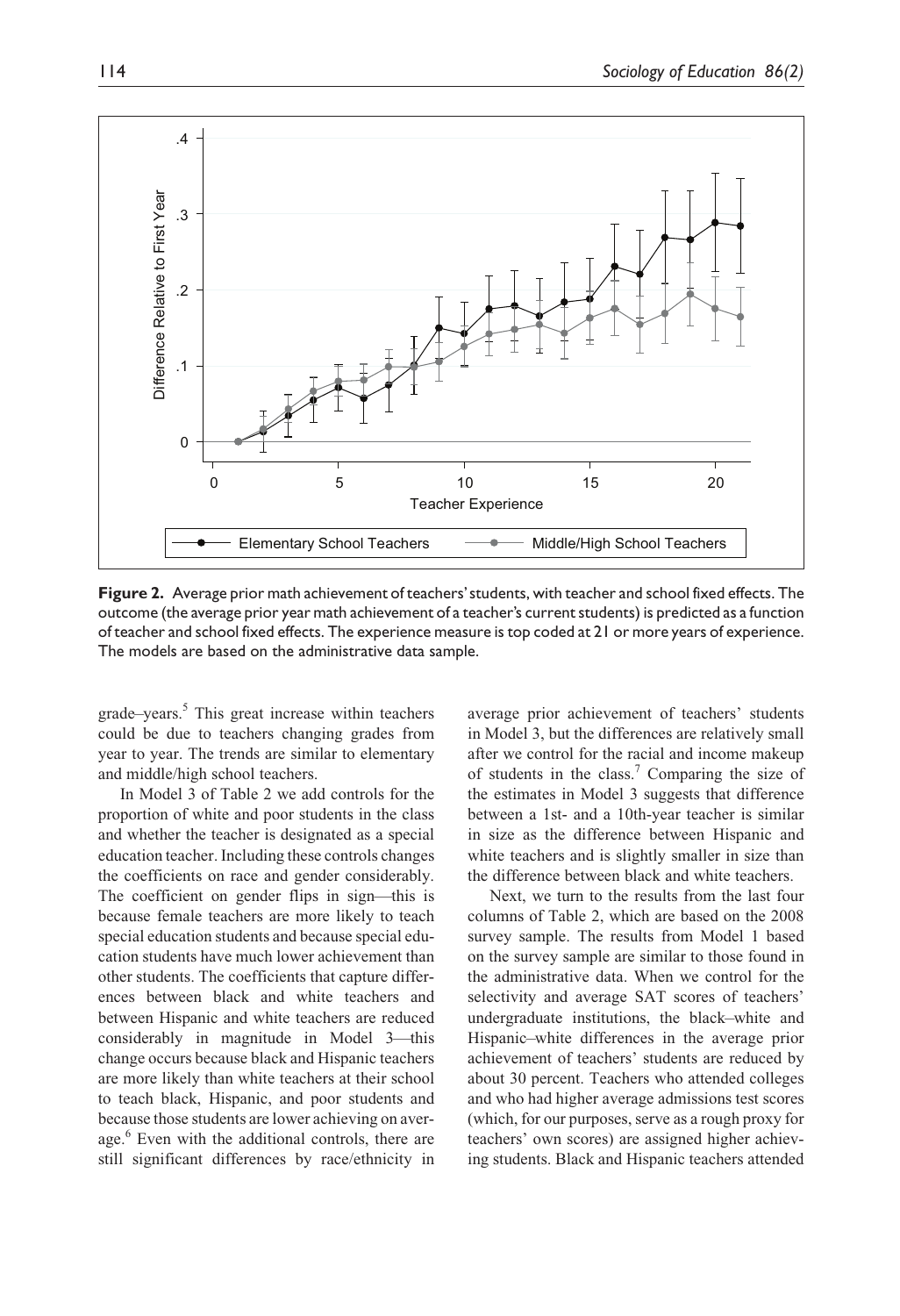colleges with lower average test scores than white teachers, which accounts for some of the racial and ethnic gaps in the average prior achievement of teachers' students. In Model 3 for the survey sample, we add school-specific experience, experience at other schools in the district, and whether the teacher has a master's degree. Interestingly, years of experience spent at the current school is positively related to the average prior achievement of teachers' students, whereas years spent at other schools has no effect.<sup>8</sup>

In Model 4 for the survey sample we add measures that reflect whether teachers have held leadership positions (either currently or previously). We find that teachers who have ever served as a grade or department head, those who were ever a member of a school leadership team, and those who were ever a professional development leader or instructor are assigned students with higher prior year math achievement (after controlling for other measures including teaching experience). When we control for special education status and the proportion white and poor students in the class in Model 5, we find no remaining gender and race differences.

In results not shown we replicate all of the analysis in Table 2 separately for elementary and middle/ high school teachers. The results are all very similar by grade level, with one exception. The selectivity of teachers' undergraduate institutions bears a smaller relationship with the average prior achievement of the students in their class for elementary school teachers than for middle/high school teachers. This difference is likely because there is more variation in the cognitive demands of middle and high school level courses than of elementary level courses. Therefore, a teacher's own ability/test scores (proxied by the average test scores of their undergraduate institution) are more strongly related to the types of students (and courses) to which middle and high school teachers are assigned.<sup>9</sup>

### Variation in Assignments across **Schools**

Next, we examine whether school-level characteristics moderate the relationships between teacher characteristics and class assignments. The results are shown in Table 3. Note that in all of these models, the main effect on the school characteristic is absorbed by the school–grade–year fixed effect. The interaction terms are identified from withinschool variation in the teacher characteristics with which the school measures are compared. In

Model 1 we examine the interaction between teacher experience with the proportion of teachers at the school with 10 or more years of experience. We standardize the proportion of senior teachers at the school so that the main effect on teacher experience reflects the relationship between experience and the outcome at a school that is at the mean on the proportion of senior teachers measure.

The results from Model 1 suggest that more experienced teachers receive even better assignments when they are employed in schools with a higher proportion of senior teachers. Therefore, less experienced teachers receive particularly challenging classes when they work in schools with more experienced colleagues. We graph the interaction effects in Figure 3. We choose schools that are at the mean on the proportion of senior teachers and schools that are 2 standard deviations above and below the mean and plot the relationship between experience and the average prior achievement of teachers' students in each type of school. Teacher demographics and highest degree earned are held at the sample mean. The relationship between experience and the achievement of students in teachers' classes is clearly stronger in schools with more senior teachers. For example, the gap between a 1st- and 15th-year teacher in schools with a high proportion of senior teachers is about .20 standard deviations compared with a gap of only about half that size in schools with a low proportion of senior teachers.

Table 3 also examines differences across schools in student achievement. In Column 2 of Table 3 we include an interaction between teacher experience and the proportion of students at the school who failed to score at the proficient level on the state test in the prior year. The proportion of students who were not proficient in the prior year is standardized to have a mean of 0 and a standard deviation of 1 to facilitate interpretation. Here we find a negative interaction suggesting that the relationship between experience and the average prior achievement of students in teachers' courses is weaker in schools where more students were not proficient in the prior year. We graph the interaction effects in Figure 4—choosing schools at the mean of students meeting proficiency in the prior year and schools 2 standard deviations above and below the mean. The slope of the line is fairly flat in schools where high proportions of students failed to meet proficiency and is much steeper in schools where fewer students fail to meet proficiency. This suggests that schools may respond to accountability pressures by matching their more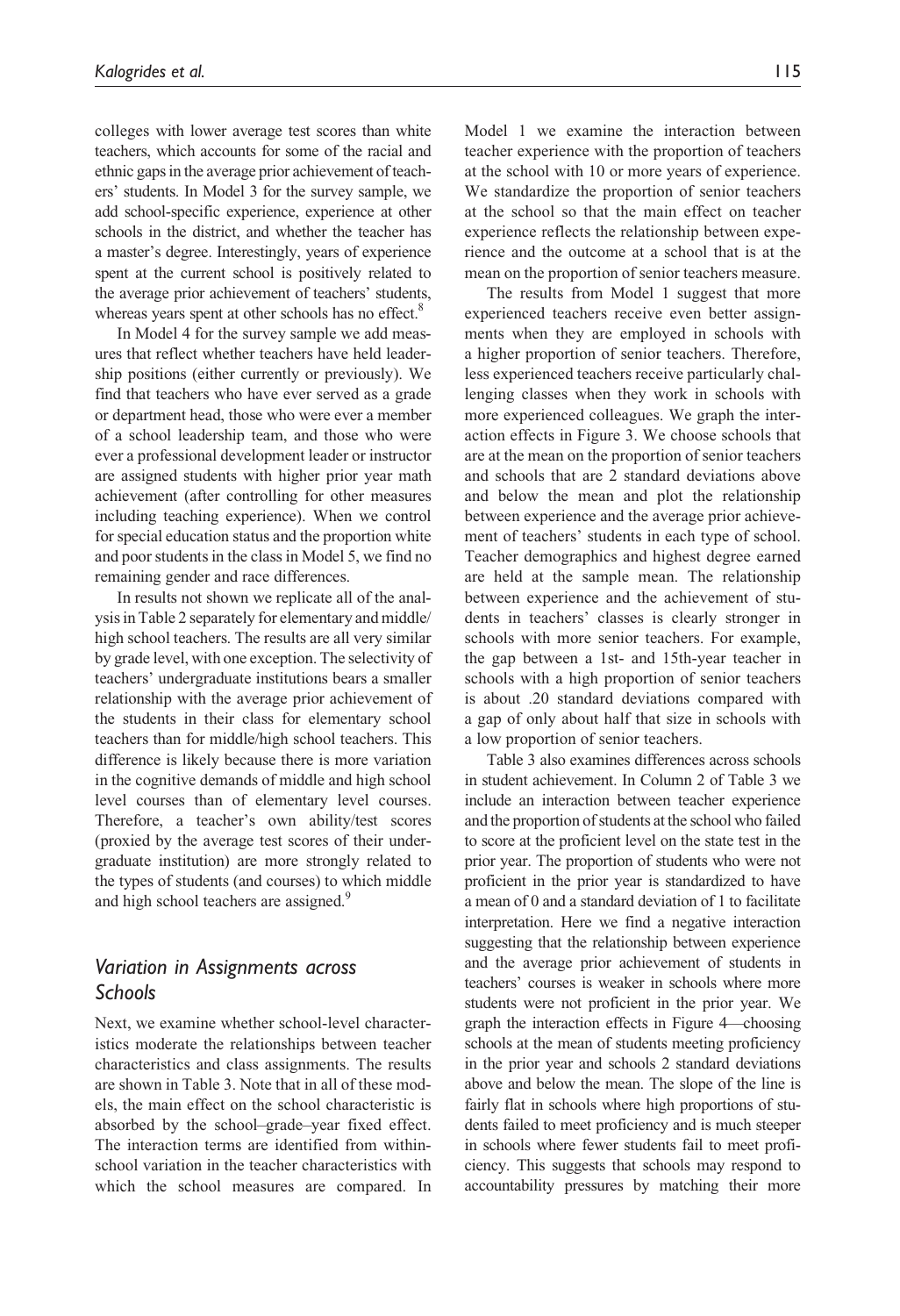|                                                                                       |                       | Administrative Data Sample |                        |                |  |
|---------------------------------------------------------------------------------------|-----------------------|----------------------------|------------------------|----------------|--|
|                                                                                       | I                     | $\overline{2}$             | 3                      | $\overline{4}$ |  |
| Female teacher                                                                        | $-0.034***$           | $-0.035***$                | $0.035***$             | $0.036***$     |  |
|                                                                                       | (0.009)               | (0.009)                    | (0.005)                | (0.005)        |  |
| <b>Black teacher</b>                                                                  | $-0.135***$           | $-0.136***$                | $-0.041***$            | $-0.076***$    |  |
|                                                                                       | (0.011)               | (0.011)                    | (0.007)                | (0.011)        |  |
| Hispanic teacher                                                                      | $-0.074***$           | $-0.075***$                | $-0.026***$            | $-0.049***$    |  |
|                                                                                       | (0.010)               | (0.010)                    | (0.007)                | (0.009)        |  |
| Other race teacher                                                                    | $-0.013$              | $-0.015$                   | 0.005                  | $-0.008$       |  |
|                                                                                       | (0.032)               | (0.032)                    | (0.018)                | (0.035)        |  |
| Years of district experience                                                          | $0.009***$            | $0.010***$                 | $0.003***$             | $0.003***$     |  |
|                                                                                       | (0.001)               | (0.001)                    | (0.000)                | (0.000)        |  |
| Teacher has MA                                                                        | 0.013                 | 0.012                      | $0.021***$             | $0.021***$     |  |
|                                                                                       | (0.008)               | (0.008)                    | (0.005)                | (0.005)        |  |
| <b>School-level moderators</b>                                                        |                       |                            |                        |                |  |
| Years of District Experience $\times$ Proportion of<br>Senior Teachers at School      | $0.002***$<br>(0.001) |                            |                        |                |  |
| Years of District Experience $\times$ Proportion<br>Students Not Proficient Last Year |                       | $-0.003***$<br>(0.000)     |                        |                |  |
| Black Teacher × Proportion White Teachers at<br>School                                |                       |                            | $-0.037***$<br>(0.006) |                |  |
| Hispanic Teacher $\times$ Proportion White                                            |                       |                            | $-0.028***$            |                |  |
| Teachers at School                                                                    |                       |                            | (0.006)                |                |  |
| Black Teacher $\times$ Hispanic Principal                                             |                       |                            |                        | $0.031*$       |  |
|                                                                                       |                       |                            |                        | (0.014)        |  |
| Hispanic Teacher $\times$ Hispanic Principal                                          |                       |                            |                        | 0.006          |  |
|                                                                                       |                       |                            |                        | (0.011)        |  |
| Black Teacher $\times$ Black Principal                                                |                       |                            |                        | $0.057***$     |  |
|                                                                                       |                       |                            |                        | (0.014)        |  |
| Hispanic Teacher $\times$ Black Principal                                             |                       |                            |                        | $0.075***$     |  |
|                                                                                       |                       |                            |                        | (0.014)        |  |
| N                                                                                     | 67,697                | 67,697                     | 67,697                 | 67,697         |  |
| Control for whether teacher is special<br>education                                   |                       |                            | X                      | X              |  |
| Control for proportion white and poor in the<br>class                                 |                       |                            | X                      | X              |  |

Table 3. School-level Factors Moderating the Relationship between Average Prior Math Achievement of Students in Teachers' Classes and Teacher Characteristics.

Note: All models include school by year by grade fixed effects. The models include multiple observations for the same teacher in different years. We therefore cluster the standard errors at the teacher level in these models. Since students are tested in grades 3 through 10 in Florida, all models are restricted teachers who taught students in grades 4 through 11 (i.e., those with prior year test scores). For teachers with multiple classes (i.e., middle and high school teachers), the outcome is the average prior year achievement of the students in all of their classes. All of the school-level moderators are standardized to facilitate interpretation. The main effects on the school-level measures are absorbed by the school by year by grade fixed effects. The proportion of senior teachers at the school measure is computed by excluding the focal teacher from the average—that is, the measure reflects the proportion of a teacher's colleagues that are senior. \*p < .05. \*\*p < .01. \*\*\*p < .001.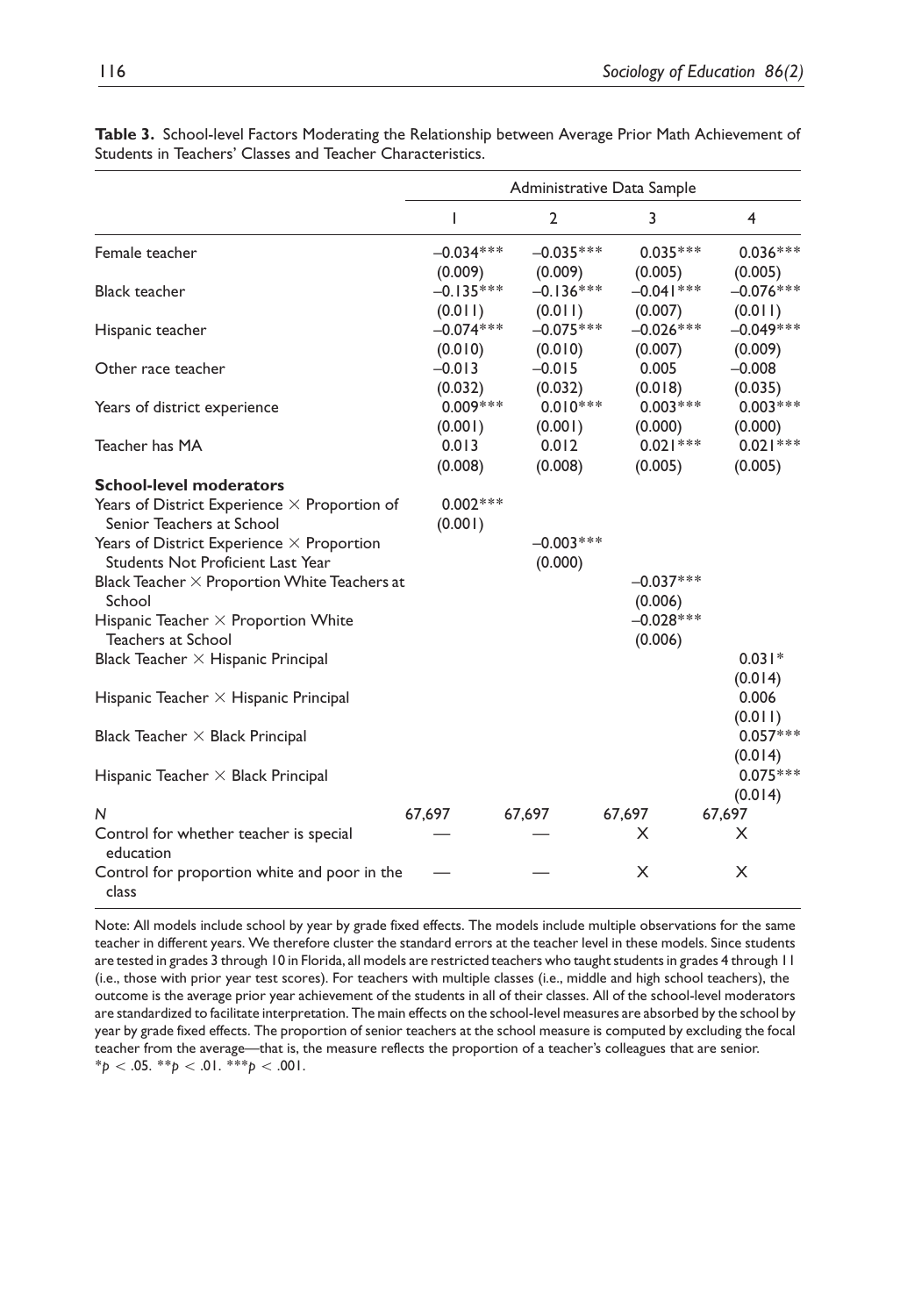

Figure 3. Variation in the relationship between teaching experience and average prior achievement of teachers' students by the proportion of senior teachers at the school. The outcome (the average prior year math achievement of a teacher's current students) is predicted as a function of teacher characteristics (race, gender, highest degree earned), a school by year by grade fixed effect, and an interaction between years of teaching experience and the proportion of senior teachers at the school. Teacher race, gender, and highest degree earned are held at the sample mean. The proportion of senior teachers is computed by excluding the focal teacher from the computation. A high proportion of senior teachers is defined as 2 standard deviations above the mean, and a low proportion of senior teachers is defined as 2 standard deviations below the mean.

experienced teachers to struggling students or at least by making some effort to reduce the tendency for experienced teachers to be assigned higher achieving students.

In the final set of analysis in Model 3 and Model 4 we add interactions between teachers' race and both the race of their principal and the percentage of teachers at their school who are white. Model 3 includes interactions between teacher race and the proportion of teachers at the school who are white (the proportion of white teachers at the school is computed by excluding the focal teacher). Here we find that black teachers receive the most challenging assignments when they have more white colleagues. Moving a black teacher from a school at the mean of the percentage of white teachers to a school that is 1 standard deviation above the mean nearly doubles the magnitude of the black–white gap in the average prior achievement of teachers' students. Note that these models include controls for the race and free lunch composition of the classes as well. Model 4 includes interactions between teacher race and principal race. The results suggest that the black–white and Hispanic–white gap in students' prior achievement is smaller when black and Hispanic teachers' schools are led by black principals.

There are likely to be other features of schools that influence class assignments. In particular, we hypothesized that principals would play an important role in the assignment process, as prior evidence suggests. For example, 75 percent of public school principals in a national study reported that they played a large role in determining teacher class placements (Carey and Farris 1994). In analyses not shown, we examine several characteristics of principals to see whether the assignment of less experienced teachers to more challenging students happens to a greater or lesser extent in schools led by different types of principals. The principal characteristics we examined include overall years of principal experience, years of service as principal at the current school, the principal's highest degree,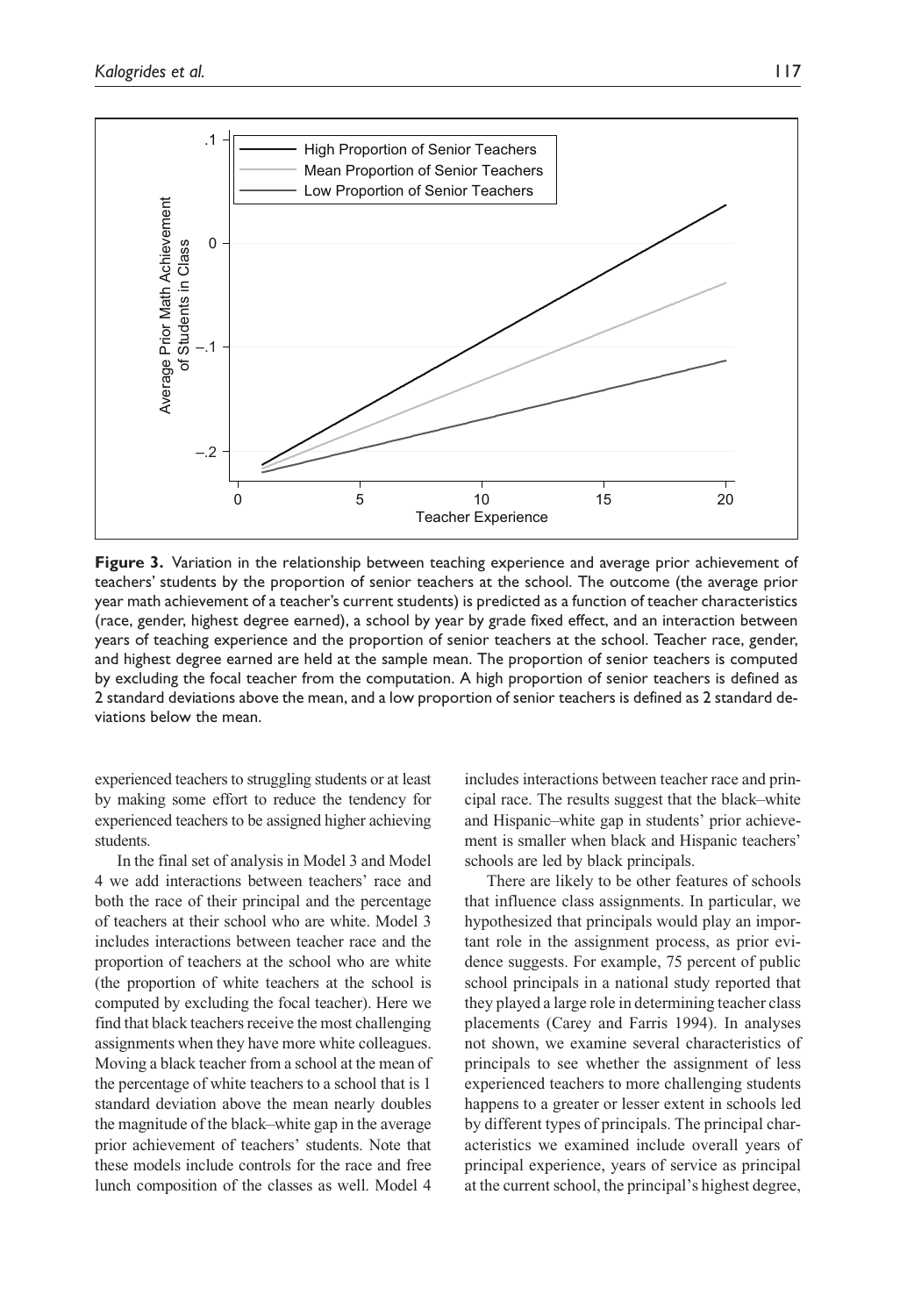

Figure 4. Variation in the relationship between teaching experience and average prior achievement of teachers' students by the proportion of students at the school scoring below proficient in math in the prior year. The outcome (the average prior year math achievement of a teacher's current students) is predicted as a function of teacher characteristics (race, gender, highest degree earned), a school by year by grade fixed effect, and an interaction between years of teaching experience and the proportion of students failing to meet math proficiency in the prior year. Teacher race, gender, and highest degree earned are held at the sample mean. A high proportion of nonproficient students is defined as 2 standard deviations above the mean and a low proportion of nonproficient students is defined as 2 standard deviations below the mean.

and several scales based on principal self-reports of their effectiveness across several domains from surveys we conducted.<sup>10</sup> We estimated models similar to those shown in Table 3 with the inclusion of interactions between each of these principal characteristics and teacher experience. Such an analysis allows us to gauge whether assignment by teacher experience happens more evenly in schools led by different types of principals. We find little evidence that any of these characteristics of principals moderate the relationship between teacher experience and class assignments. This does not necessarily mean that principals play no role in the assignment process. Rather, it suggests that principals with different (observable) characteristics use similar practices when assigning novice teachers.

## **CONCLUSION**

In this paper we studied the pattern of teacher– student matching within schools in a large urban school district. We examined the relationship between teacher characteristics and the prior average achievement of teachers' students and variation in patterns of teacher–student matching across schools with different characteristics. We find clear evidence that some teachers systematically receive lower achieving students in their classes compared with their colleagues. Moreover, in results not shown we find similar patterns in the relationship between teacher characteristics and the number of days their students were absent and suspended in the prior year.

Relative to their colleagues in the same school, female and minority teachers are assigned lower achieving students. The gender gaps we document can be explained by differences between male and female teachers in the probability of teaching special education students. Female teachers in this district are more likely to specialize in special education, and special education students have lower test scores. The racial and ethnic gaps we document are largely explained by the tendency for black and Hispanic teachers to be assigned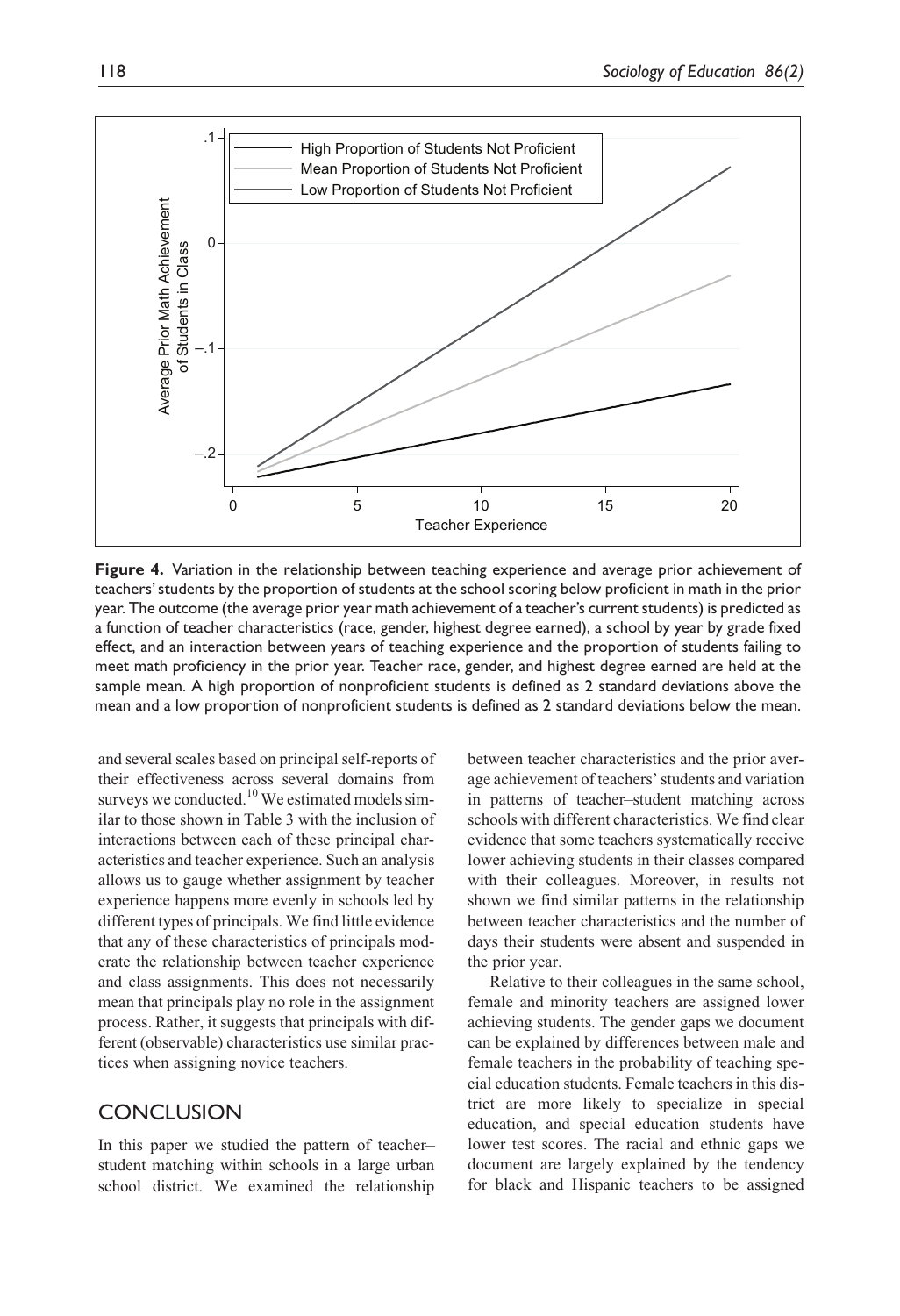more minority and poor students than their white colleagues at their school. The remaining racial and ethnic gaps in the average prior achievement of teachers' students are explained by racial and ethnic differences in the selectivity and average SAT scores of teachers' undergraduate institutions.

The relationship between teacher race or ethnicity and student assignment differs across schools. When schools are led by white principals or are made up of more white teachers, the minority– white gap in students' average prior achievement is larger. This pattern might result from a lower status position of minorities in such contexts. The pattern could be driven by out-group antipathy on the part of whites or by in-group affinity of black and Hispanic teachers. Research in organizational demography argues that people tend to develop better relationships and feelings of liking with members of their own group than with those of out-groups (Brewer and Kramer 1985; Elliot and Smith 2001; Stewman 1988; Tsui and O'Reilly 1989). If white principals tend to develop better relationships with white teachers in their school than they develop with black or Hispanic teachers, then a desire to reward their friends with desired classes may contribute to the racial differences in class assignments we observe in schools led by white principals.

Teaching experience and the competitive status of the colleges from which teachers graduated also are consistently associated with the types of students to which teachers are assigned. These patterns could be the result of principals' desires to reward teachers whom they wish to retain or to sanction teachers whom they wish to remove but lack the formal recourse to do so. Alternatively, these teachers could hold more power in the school for achieving their own desires for the student composition of their classrooms. This hypothesis is consistent with our finding that teachers who have held leadership positions in the schools also consistently receive higher achieving students than do their colleagues who have not held such positions, even after conditioning on teaching experience. These may be more involved in the assignment process and may reward themselves with higher achieving students. A third potential explanation for differences by teaching experience and undergraduate institution is that principals assign more experienced or effective teachers to more advanced courses not with the explicit intention of rewarding them but, rather, because such courses require more mastery over the subject matter. This argument suggests that assigning the best teachers to the most advanced students is a rational practice, especially in subjects where the curriculum is cumulative and the most advanced courses require a strong command of the material (Neild and Farley-Ripple 2008). Although this explanation is plausible for the patterns of assignment we observe at the high school level, it cannot explain the patterns of assignment we observe at the elementary level, where curricular differentiation between classrooms uncommon.

The relationship between teacher experience and student assignment differs across schools. Although less experienced teachers receive more challenging classes in all types of schools, the relationship between experience and the prior achievement of students is stronger in schools with more senior teachers. This is consistent with the argument that relations within schools may work to the detriment of those with less experience and therefore less power. In contexts where teachers have been working together longer and have formed stronger social ties, experienced teachers may be particularly adept at excluding their new colleagues from the most desirable courses. Since principal turnover is fairly high in this district and principals tend to stay at a school for only a few years, principals may be vulnerable to pressures from senior teachers who have been at the school longer (Loeb, Kalogrides, and Horng 2010). In fact, the majority of principals (71 percent in one study) are influenced by senior teachers to at least some extent when making class assignments (Carey and Farris 1994). That school-specific experience is positively related to the achievement of teachers' students but experience in other schools is not provides additional evidence that teachers' position in the status hierarchy of the school may play a role in the assignment process.

Overall, the patterns of teacher assignment we observe likely result from a complex process whereby school leaders attempt to respond to teacher, parent, and organizational preferences. Some of the teacher sorting we describe is likely to be neutral or beneficial to students. For example, if minority students learn more when taught by minority teachers, then teacher–student racial matching should improve average student achievement. If teachers who attended more competitive colleges have higher test scores themselves and are more capable of teaching advanced content, then assigning these teachers higher achieving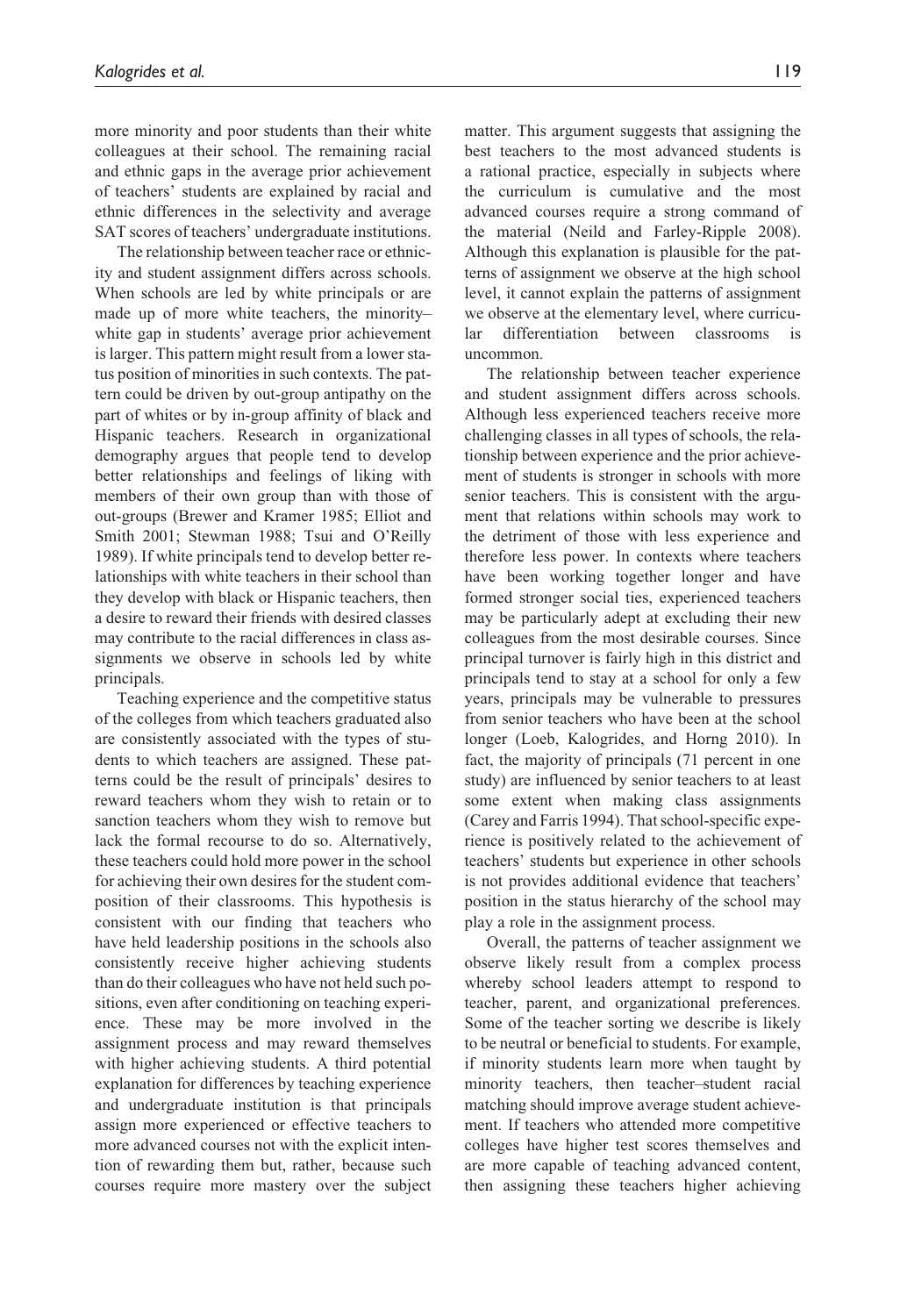students may be beneficial. However, some of our results imply potentially negative consequences. The relationship between teacher experience and the average prior achievement of teachers' students could have two negative implications. First, it could increase turnover among new teachers. Prior research suggests that new teachers are more likely to leave their school when assigned more students who are low-achieving and who create disciplinary problems than their colleagues (Donaldson and Johnson 2010; Feng 2010). The same is not true for more experienced teachers, who tend to leave at relatively low rates, regardless of class assignments. Second, it could exacerbate within-school achievement gaps. Within schools, minority and poor students are assigned less experienced teachers since they tend to be lower achieving on average. Although student learning gains do not necessarily increase linearly with teacher experience, novice teachers are consistently less effective at raising student achievement compared with their more experienced peers (Rockoff 2004). In Miami we find a novice teacher effect of  $-0.02$  to  $-0.03$  standard deviations in math.<sup>11</sup> Consequently, given that black, Hispanic, and low-income students have a higher likelihood of receiving an inexperienced teacher, their achievement is likely to suffer as a result of the patterns of assignment we document.

The findings presented may have implications for the estimation of teacher value-added. Nonrandom assignment of students to teachers can bias value-added estimates of teacher effects on student achievement if the characteristics of students are not adequately accounted for (Rothstein 2009, 2010). Typical value-added methods assume that the processes by which students are assigned to teachers is ignorable; that is, that assignments are as if random, conditional on observables. The results presented here suggest that assignments depend upon a host of observables, not simply prior achievement. The results may depend upon unobservables as well, since principals have access to more information about teachers and students than is available to the researcher (Rothstein 2009, 2010).

This study is not without limitations. First, it is based on data from a single school district and the results do not necessarily generalize to all schools in the United States. At the same time, however, Miami is the fourth largest school district in the country, with nearly 400 schools and 350,000 students. Also, we find similar results when we conduct analyses in two other districts from which we have data (Milwaukee Public Schools and San Francisco Unified School District). However, we cannot be certain whether these results are specific to these urban school districts or whether they are found more generally. A second limitation is that we only have information on a select number of teacher characteristics so we cannot fully explain all of the relationships we document. Although we cannot necessarily determine how much of a role teacher, parent, or principal preferences play in determining class assignments, the analyses presented here are a useful first step in describing within-school teacher sorting. Future research that further examines the mechanisms underlying the relationships we document is warranted.

### **NOTES**

- 1. The Education Longitudinal Study is a nationally representative survey of U.S. students who were in the 10th grade in 2002 and is conducted by the National Center for Education Statistics. More information on the study can be found at http://nces .ed.gov/surveys/els2002/.
- 2. The survey was administered to principals in the Miami–Dade County School District during the spring of 2010.
- 3. IPEDS collected data on the SAT and ACT scores of students at the 25th and 75th percentiles of the college's incoming freshmen class. Since these measures correlate at about .91, we only use the 75th percentile measure. For schools that report SAT scores, we take the sum of verbal and mathematics scores at the 75th percentile. If schools reported ACT composite scores, we convert those scores to their SAT score equivalents based on an equivalency table published by the College Board (see http:// professionals.collegeboard.com/profdownload/actsat-concordance-tables.pdf).
- 4. Although the overall response rate on our survey was high, we have a considerable amount of missing data. We received responses from 6,800 of 13,000 teachers in grades where students were scheduled to be tested in the prior year. Of these 6,800 respondents, about 4,200 have complete data on all of the covariates included in our models. The majority of missing data are from the college-level measures. There are a variety of reasons that these data are missing. First, there is item nonresponse—some teachers simply did not provide the name of their undergraduate institution. Second, some teachers provided responses that could not be coded or were ambiguous. Third, some teachers provided the name of their undergraduate institution, but they attended a school that does not report test score data to IPEDS. These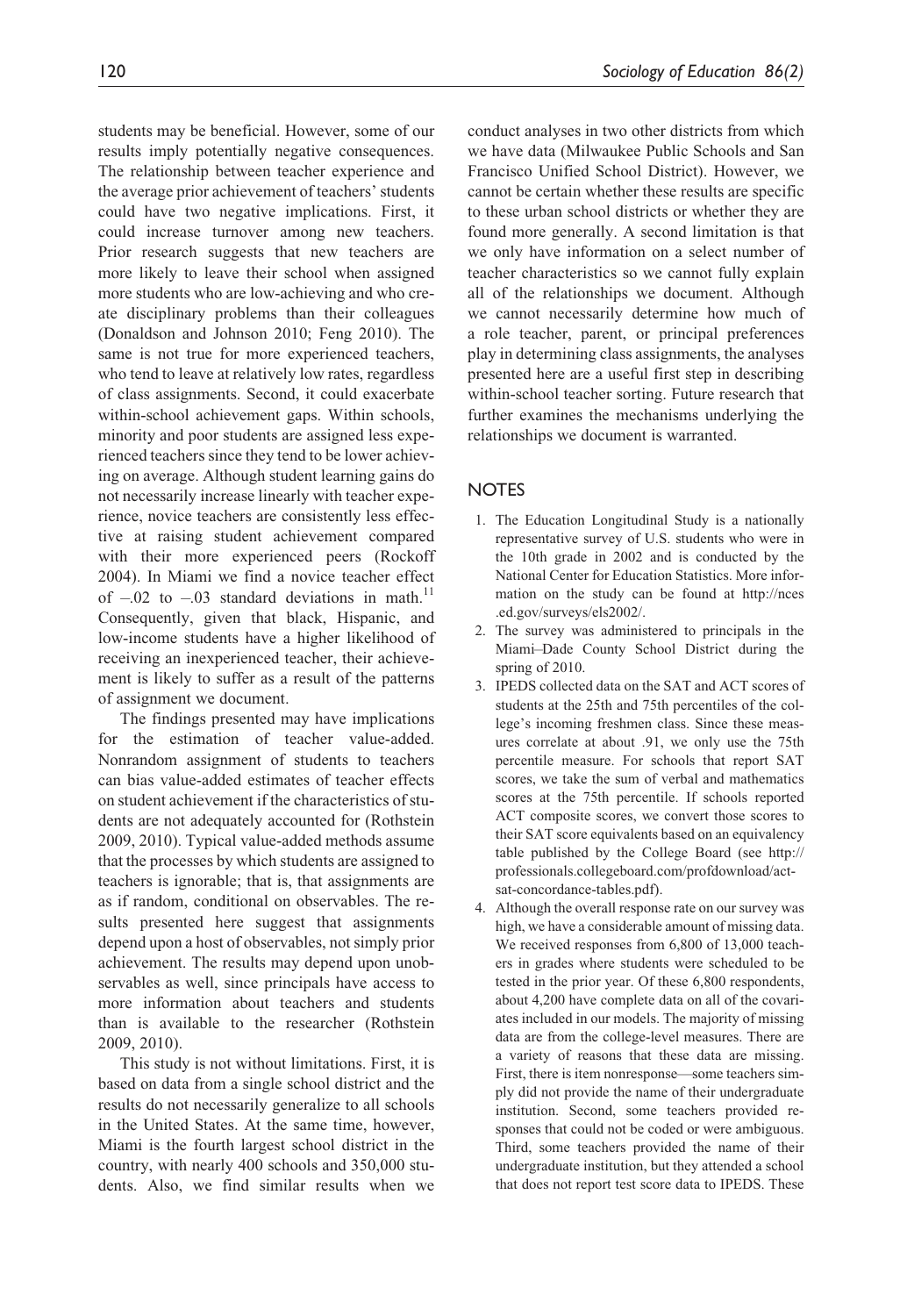are teachers who were educated abroad or who attended colleges that do not require test scores for admissions. The administrative data are fairly complete, however. About 5 percent of student observations are missing test scores, but all other measures from the administrative data are missing in less than 1 percent of cases. We use list-wise deletion to address missing data in our models.

- 5. Interestingly, the relationship between teaching experience and the average prior achievement of teachers' students is even stronger in a model that only includes teacher fixed effects but excludes school fixed effects. This suggests that one way that teachers end up with higher achieving students in their classes as they acquire more experience is by moving to higher achieving schools. This is consistent with the literature on teacher turnover that finds that transferring teachers tend to move to schools with higher average achievement relative to where they start.
- 6. In results not shown we replicate the analysis shown in Table 2 but instead use the proportion of black students, proportion of Hispanic students, and proportion of students receiving free lunch as the outcomes. These results show that within school– grade–years black teachers are assigned 5% more black students than their white colleagues, Hispanic teachers are assigned 3% more Hispanic students than their white colleagues, and both black and Hispanic teachers are assigned 2 to 3 percent more students on free lunch than their white colleagues.
- 7. In results not shown we also find that black and Hispanic teachers are assigned students who were absent and suspended more in the prior year even after controlling for the percentage of white and poor students in their classes.
- 8. The correlation between these two measures is about –.02. Teachers who have spent more time at their current school have generally spent less time at other schools in the district, but the correlation is quite small.
- 9. We also conducted an analysis specific to high school teachers where we examined assignment to AP/honors courses and to 9th- and 12th-grade students. In this analysis we found that less experienced, minority, and female teachers are assigned fewer AP/ honors courses, more 9th-grade students, and fewer 12th-grade students than are their white and male colleagues.
- 10. For details on our survey and construction of principal self-reported effectiveness scales, see Grissom and Loeb 2011.
- 11. To obtain these figures we estimate the following models: We predict current year math test scores as a function of an indicator for having a novice teacher, prior year math test scores, student demographics, classmate characteristics, year fixed effects, grade fixed effects, and school fixed effects. In a second model we add teacher fixed effects to the first model.

The estimate on the novice teacher indicator from the model without teacher fixed effects is –.03 and from the model with teacher fixed effects is –.02 (both are statistically significant at  $p < .001$ ).

### FUNDING

This research was supported by a grant from the Institute of Education Sciences (IES). The views expressed here are those of the authors and do not necessarily reflect the views of Stanford University or the IES. Any errors are our own responsibility.

### **REFERENCES**

- Abelson, Michael A. and Barry D. Baysinger. 1984. ''Optimal and Dysfunctional Turnover: Toward an Organizational Level Model.'' The Academy of Management Review 9:331-41.
- Allensworth, Elaine, Stephen Ponisciak, and Christopher Mazzeo. 2009. The Schools Teachers Leave: Teacher Mobility in Chicago Public Schools. Chicago, IL: Consortium on Chicago School Reearch at the University of Chicago.
- Becker, Howard S. 1952. "The Career of the Chicago Public Schoolteacher.'' The American Journal of Sociology 57:470-7.
- Boyd, Donald, Pamela Grossman, Marsha Ing, Hamilton Lankford, Susanna Loeb, and James Wyckoff. 2009. ''The Influence of School Administrators on Teacher Retention Decisions.'' Teacher Policy Research Center. (Retrieved March 5, 2011 from http://www.teacherpolicyresearch.org/portals/1/pdfs/ TeacherRetentionAdministrators 22May2009.pdf).
- Boyd, Donald, Hamilton Lankford, Susanna Loeb, and James Wyckoff. 2005a. ''The Draw of Home: How Teachers' Preferences for Proximity Disadvantage Urban Schools.'' Journal of Policy Analysis and Management 24:113-32.
- Boyd, Donald, Hamilton Lankford, Susanna Loeb, and James Wyckoff. 2005b. "Explaining the Short Careers of High-achieving Teachers in Schools with Low-performing Students." The American Economic Review 95:166-71.
- Brewer, Dominic J. 1993. "Principals and Student Outcomes: Evidence from U.S. High Schools.'' Economics of Education Review 12:281-92.
- Brewer, Marilynn B. and Roderick M. Kramer. 1985. ''The Psychology of Intergroup Attitudes and Behavior.'' Annual Review of Psychology 36:219-43.
- Carey, Nancy and Elizabeth Farris. 1994. Curricular Differentiation in Public High Schools. Washington, DC: National Center for Education Statistics.
- Clotfelter, Charles T., Helen F. Ladd, and Jacob Vigdor. 2005. ''Who Teaches Whom? Race and the Distribution of Novice Teachers.'' Economics of Education Review 24:377-92.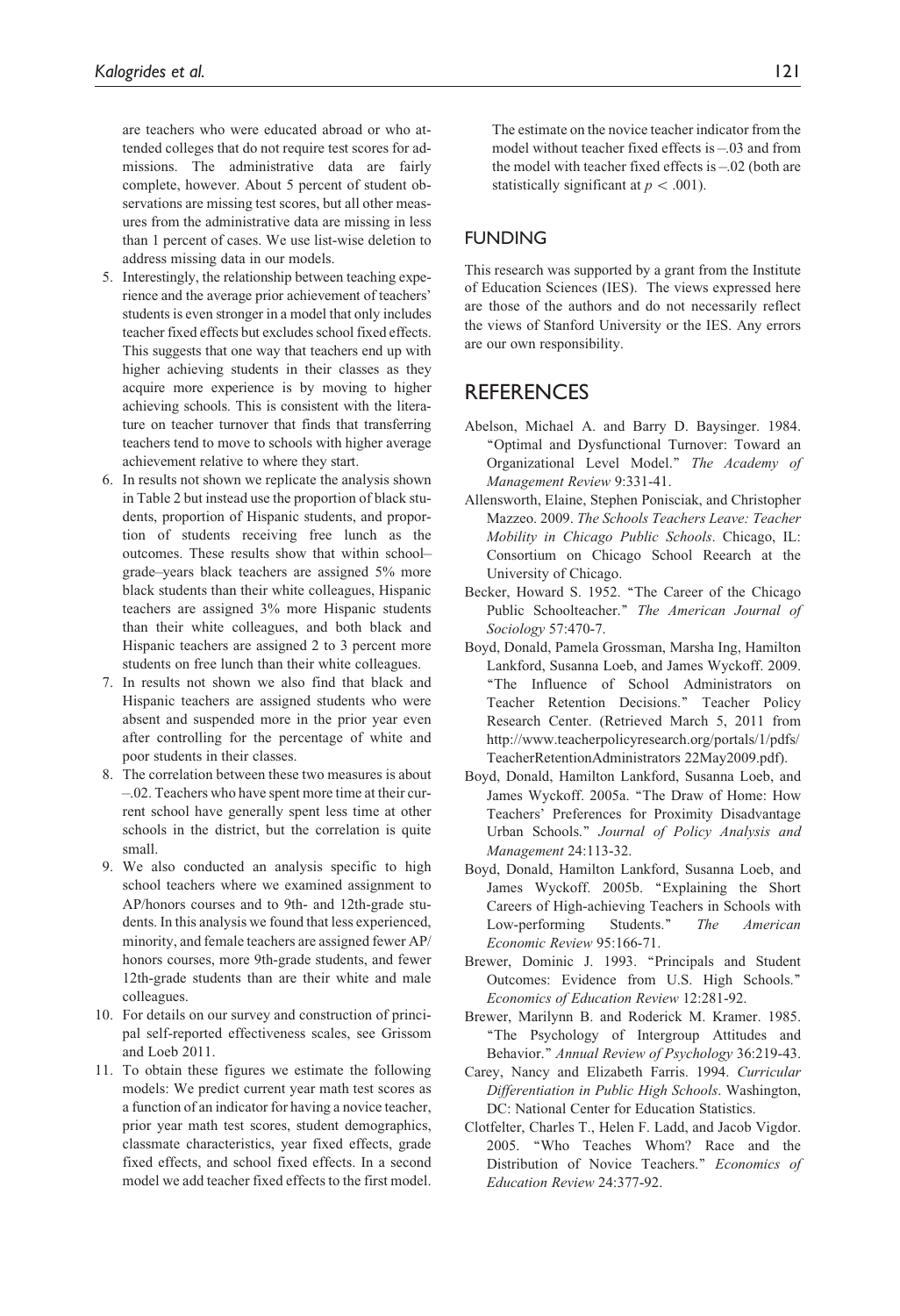- Clotfelter, Charles T., Helen Ladd, and Jacob L. Vigdor. 2006. ''Teacher-student Matching and the Assessment of Teacher Effectiveness.'' Journal of Human Resources 41:778-820.
- Cohen-Vogel, Lora and La'Tara Osborne-Lampkin. 2007. "Allocating Quality: Collective Bargaining Agreements and Administrative Discretion Over Teacher Assignment.'' Educational Administration Quarterly 43:433-61.
- Conger, Dylan. 2005. ''Within-school Segregation in an Urban School District.'' Educational Evaluation and Policy Analysis 27:225-44.
- Dee, Thomas S. 2005. "A Teacher Like Me: Does Race, Ethnicity, or Gender Matter?" The American Economic Review 95:158-65.
- Donaldson, Morgaen L. and Susan Moore Johnson. 2010. ''The Price of Misassignment: The Role of Teaching Assignments in Teach for America Teachers' Exit from Low-income Schools and the Teaching Profession.'' Educational Evaluation and Policy Analysis 32:299-323.
- Downey, Douglas B. and Shana Pribesh. 2004. ''When Race Matters: Teachers' Evaluations of Students' Classroom Behavior.'' Sociology of Education 77: 267-82.
- Elliot, James and Ryan A. Smith. 2001. "Ethnic Matching of Supervisors to Subordinate Work Groups: Findings on 'Bottom-U' Ascription and Social Closure.'' Social Problems 48:258-76.
- Feng, Li. 2010. "Hire Today, Gone Tomorrow: New Teacher Classroom Assignments and Teacher Mobility.'' Education Finance and Policy 5:278-316.
- Ferguson, Ronald F. 1998. "Teachers' Perceptions and Expectations and the Black-white Test Score Gap.'' Pp. 273-317 in The Black-white Test Score Gap, edited by C. Jencks and M. Phillips. Washington, DC: Brookings Institution.
- Finley, Merrilee K. 1984. "Teachers and Tracking in a Comprehensive High School.'' Sociology of Education 57:233-43.
- Gamoran, Adam. 1987. "The Stratification of High School Learning Opportunities." Sociology of Education 60:135-55.
- Gamoran, Adam. 1993. "Alternative Uses of Ability Grouping in Secondary Schools: Can We Bring High-quality Instruction to Low-ability Classes?'' American Journal of Education 102:1-22.
- Greenhaus, Jeffrey H., Saroj Parasuraman, and Wayne M. Wormley. 1990. "Effects of Race on Organizational Experiences, Job Performance Evaluations, and Career Outcomes.'' The Academy of Managment Journal 33:64-86.
- Grissom, Jason and Susanna Loeb. 2011. ''Triangulating Principal Effectiveness: How Perspectives of Parents, Teachers, and Assistant Principals Identify the Central Importance of Managerial Skills.'' American Educational Research Journal 48:1091-1123.
- Hanushek, Eric, John F. Kain, and Steven G. Rivkin. 2004. ''Why Public Schools Lose Teachers.'' Journal of Human Resources 39:326-54.
- Horng, Eileen. 2009. "Teacher Tradeoffs: Disentangling Teachers' Preferences for Working Conditions and Student Demographics.'' American Educational Research Journal 46:690-717.
- Hough, Heather and Susanna Loeb. 2009. "The Development of a Teacher Salary Parcel Tax: The Quality of Education Act in San Francisco.'' Policy Analysis for California Education Report. (http:// www.stanford.edu/group/irepp/slr/docs/Passage%20 of%20QTEA%20Research%20Paper.pdf).
- Ingersoll, Richard. 2001. ''Teacher Turnover and Teacher Shortages: An Organizational Analysis." American Educational Research Journal 38:499-534.
- Ingersoll, Richard. 2004. Why Do High-poverty Schools Have Difficulty Staffing Their Classrooms with Qualified Teachers? Washington, DC: Center for American Progress and Institute for America's Future.
- Jackson, C. Kirabo 2009. "Student Demographics, Teacher Sorting, and Teacher Quality: Evidence From the End of School Desegregation." The Journal of Labor Economics 27:213-56.
- Kanter, Rosabeth M. 1977. Men and Women of the Corporation. New York: Basic Books.
- Kelly, Sean. 2004. "Are Teachers Tracked? On What Basis and With What Consequences." Social Psychology of Education 7:55-72.
- Krei, Melinda. 1998. "Intensifying the Barriers: The Problem of Inequitable Teacher Allocation in Low-Income Urban Schools.'' Urban Education 33: 71-94.
- Lankford, Hamilton, Susanna Loeb, and James Wyckoff. 2002. "Teacher Sorting and the Plight of Urban Schools: A Descriptive Analysis." Educational Evaluation and Policy Analysis 24:37-62.
- Lareau, Annette. 1987. "Social Class Differences in Family-School Relationships: The Importance of Cultural Capital.'' Sociology of Education 60:73-85.
- Lareau, Annette. 2000. Home Advantage: Social Class and Parental Intervention in Elementary Education. Lanham, MD: Rowman & Littlefield.
- Loeb, Susanna, Demetra Kalogrides, and Eileen Horng. 2010. ''Principal Preferences and the Unequal Distribution of Principals Across Schools.'' Education Evaluation and Policy Analysis 32:205-29.
- Lucas, Samuel R. and Mark Berends. 2002. ''Sociodemographic Diversity, Correlated Achievement, and De Facto Tracking." Sociology of Education 75: 328-48.
- Marvel, John, Deanna M. Lyter, Pia Peltola, Gregory A. Strizek, Beth A. Morton, and Renee Rowland. 2007. Teacher Attrition and Mobility: Results from the 2004-05 Teacher Follow-up Survey. Washington, DC: National Center for Education Statistics: NCES 2007-307.